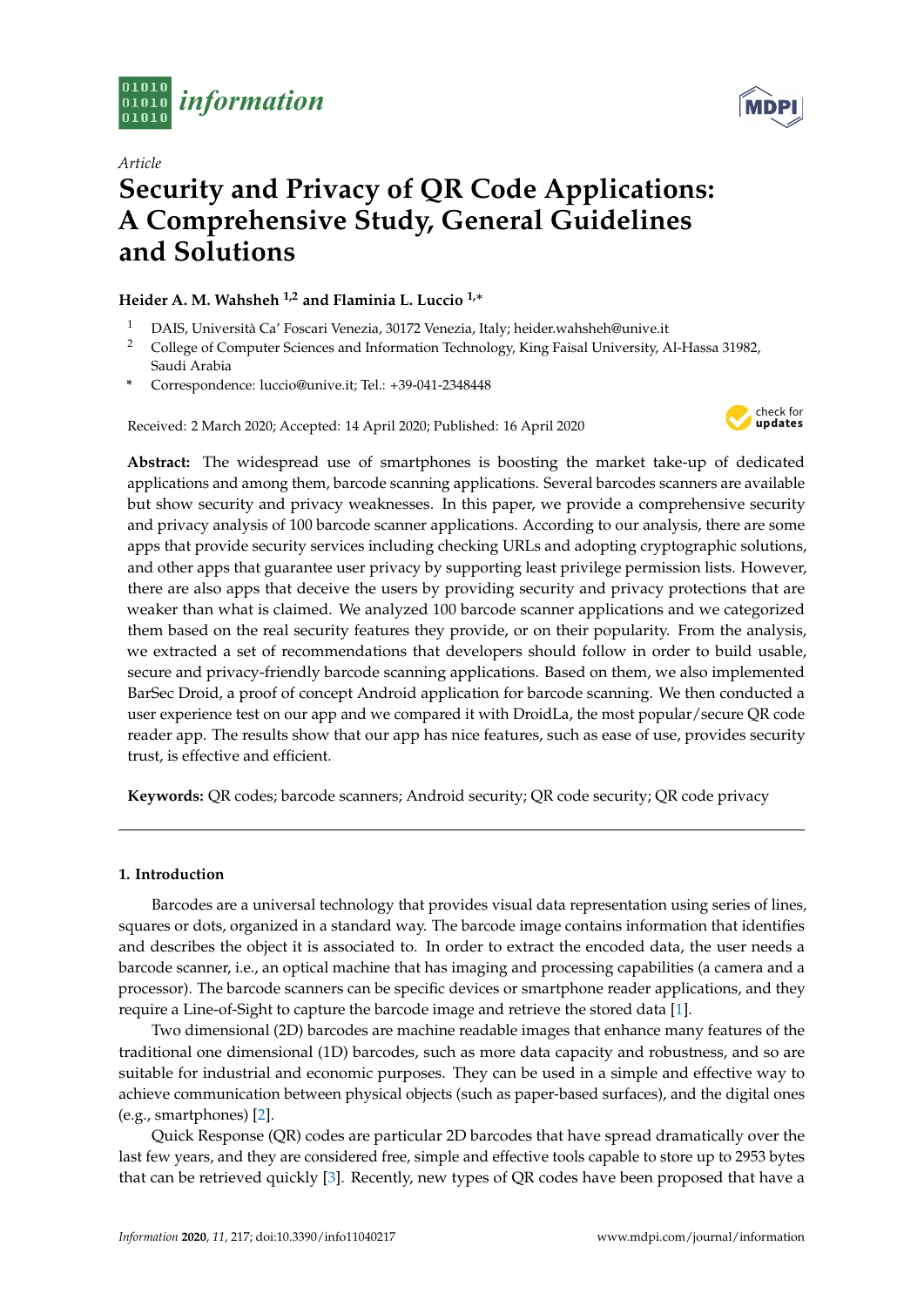beautified appearance and a higher capacity [\[4\]](#page-17-3). QR codes allow users to extract data in three main modes: online, offline or in a combination of modes. For example, users can use QR codes to connect to websites, to send emails or read SMS, to save contact numbers, find map coordinates, listen to audio, or watch videos, etc. [\[5\]](#page-17-4).

Recent studies show that barcodes can be maliciously used to run different attacks such as: phishing, malware propagation, cross-site scripting (XSS), SQL/command injection and reader applications attacks (see, e.g., [\[6\]](#page-17-5)). Several QR code reader applications claim to provide security and privacy characteristics. In our opinion, it is important to categorize, evaluate and discuss the feature of these applications. In this study, we thus analyse 100 barcode scanner applications from a security and privacy perspective. According to our analysis, there are some apps that provide security services including URL checking and cryptographic solutions. Other apps guarantee user privacy by adopting least privilege permission lists. However, there are also apps that deceive the users by providing security and privacy protections which are weaker than what is claimed. We also analyze the most popular downloaded apps, since being popular does not imply being secure. Based on that, we classify the apps into five groups: URL Security, Crypto-based security, Popular, Save privacy, Weak applications. We recommend a set of tips for developers to build usable, secure and privacy-friendly applications and we used them to implement BarSec Droid, a proof of concept Android application for barcode scanning. Finally, we have conducted different experiments to evaluate user experience on our app compared to DroidLa, the most popular/secure QR code reader [\[7\]](#page-17-6). The results show that applying the design tips will increase the user security trust, improve the user attitude towards applying security solutions, and increase the awareness of possible attacks. This paper is an extended version of [\[8\]](#page-18-0).

#### *1.1. Contributions*

Our contributions can be summarized as follows: (i) we present the most comprehensive analysis of 100 barcode scanner applications from security and privacy perspectives; (ii) we categorize barcode scanner applications into five groups based on the security features they provide or on their popularity; (iii) we propose usability, security and privacy recommendations for the development of barcode scanners; (iv) we present BarSec Droid, a proof of concept QR code Android application that we have developed; (v) we present the results of a user experience test on BarSec Droid and on DroidLa the most popular/secure QR code reader, and we discuss the comparison results.

#### *1.2. Related Work*

In the literature, there are some works that analyze QR code scanner applications, however, they take into consideration only a very limited number of them. To the best of our knowledge, our work contains the most comprehensive analysis of security and usability features of QR code readers (we have studied 100 applications).

In [\[9\]](#page-18-1), the authors investigate the security features of 31 Android QR code scanner apps, w.r.t. phishing and malware attacks. Twenty-three out of 31 apps ask user permission before visiting the encoded QR code URLs. Only two QR code scanners, Norton Snap and QR Pal, provide some security warnings but have very poor detection capabilities of link-based phishing and malware attacks. Therefore, the authors propose SafeQR app which employs two security APIs, Google safe browsing and Phishtank [\[10](#page-18-2)[,11\]](#page-18-3) to enhance the detection rate of malicious URLs. However, w.r.t. our work, the study of [\[9\]](#page-18-1) does not discuss the usability and privacy properties, and does not provide solutions for other attacks such as, e.g., SQL and command injections.

The study of [\[12\]](#page-18-4) focuses on QR code security, usability and privacy issues. The authors initially study the 12 most frequently used QR code reader applications for Android, iOSand Windows Phone, w.r.t. security protection and privacy violations. The results show the inefficiency of protection methods against malicious QR codes and the lack of privacy protection (sensitive data were sent to third parties). In the second part of the work, the authors assess user knowledge about QR code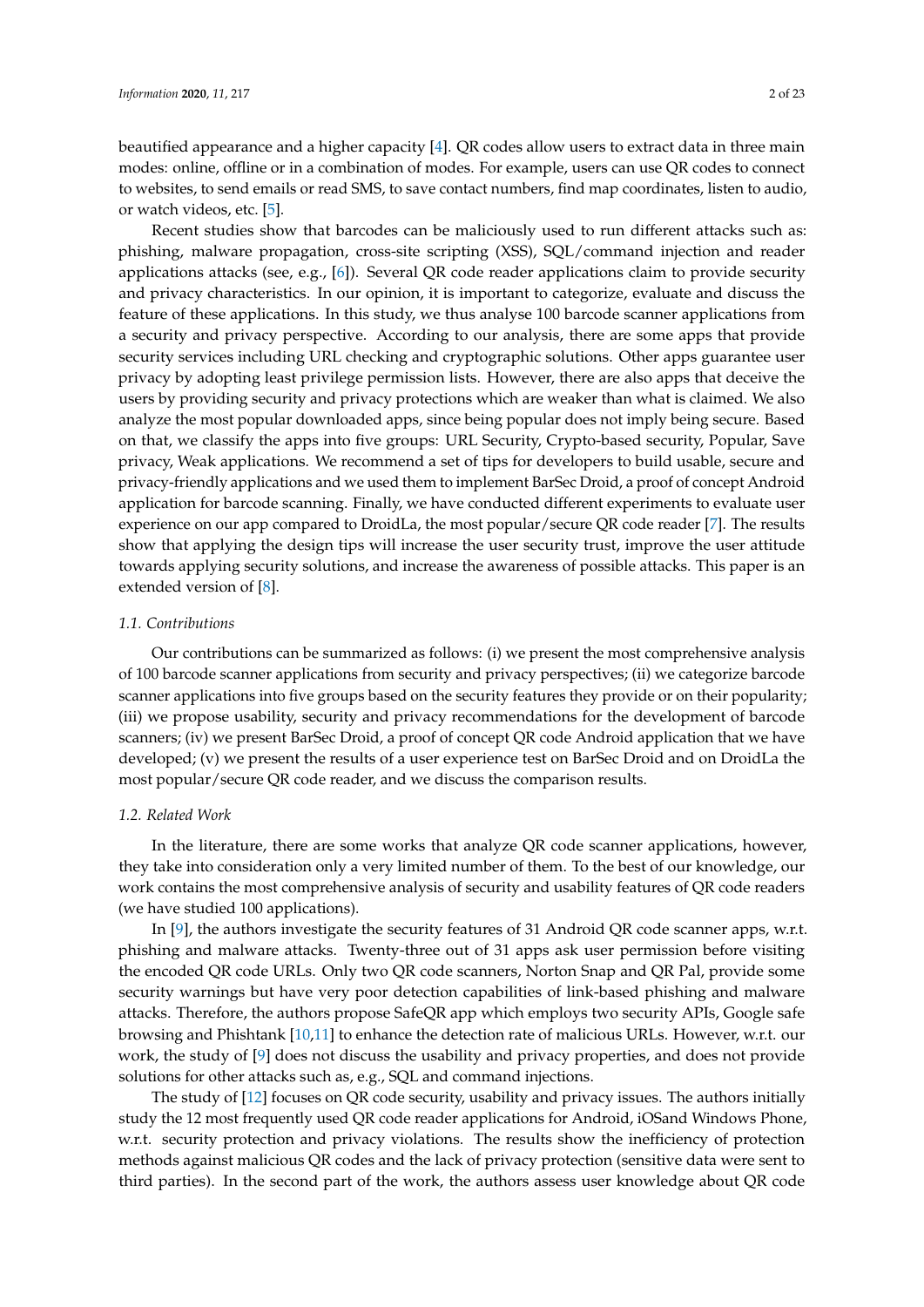security by using an online questionnaire. The results show differences between users of different European countries, and also underline the need of security improvements in the QR code processing phase. Finally, the authors propose a set of design recommendations to improve usability and security of QR code scanners. The authors present a prototype that checks the online content and adopts digital signatures, and the results show the efficiency of the protection recommendations. W.r.t. to our work, the study of [\[12\]](#page-18-4) analyzes only a small number of applications and does not consider the expected size or delay overhead of applying digital signature mechanisms.

The study of [\[13\]](#page-18-5) focuses on 14 Android QR code scanners, explores their security proprieties, and shows limited capabilities and weaknesses of several apps from a protection point of view. In particular, some apps directly visit the URL encoded in the barcorde, neither validating it against threat databases, nor asking user's permission, thus putting users at a risk of being redirected to malicious websites. Only two apps, KasperSky [\[14\]](#page-18-6) and G Data QR code [\[15\]](#page-18-7) perform validation of the full URL, and only 8 out of 14 analyzed apps provide security features against phishing and malware attacks. Finally, the author gives some tips on how to enhance the protection of barcode readers, but, w.r.t. our work, does not analyze them from a usability perspective.

#### *1.3. Paper Structure*

The rest of this paper is organized as follows: Section [2](#page-2-0) introduces our research methodology, while Section [3](#page-2-1) presents QR code reader applications and categorize them based according to their properties. In Section [4,](#page-11-0) we evaluate all tested barcode reader applications in terms of granted permissions. In Section [5,](#page-13-0) we first illustrate our recommendations for the development of secure, usable and privacy-friendly QR code readers, and we then present BarSec Droid, our implemented reader application. Section [6](#page-16-0) shows a user experience test on our app, and finally, in Section [7](#page-17-7) we present the conclusion and future work.

### <span id="page-2-0"></span>**2. Research Methodology**

In this section, we present the research methodology that we used, and we emphasize the differences with our previous work [\[8\]](#page-18-0). Our methodology includes the following six main steps:

- 1. *Application selection*: We have searched inside Google Play Store for Android secure and privacy-friendly barcode reader applications and we have selected 100 of them. This extends the work of [\[8\]](#page-18-0) were we only considered 28 apps.
- 2. *Information gathering*: We have extracted all the features and permissions from the app descriptions.
- 3. *Application tests*: We have installed the apps, evaluated them and compared their capabilities w.r.t. the app descriptions.
- 4. *Application Categorization*: According to the app features, we have divided them into five different groups, refining the categorization of [\[8\]](#page-18-0);
- 5. *Recommendation proposal*: We have listed guidance tips for developers to build secure and privacy-friendly barcode reader apps;
- 6. *User security and usability awareness evaluation*: We have conducted a user survey to evaluate the user experience. This survey extends the one of [\[8\]](#page-18-0), as it was refined and the number of proposed questions was increased.

## <span id="page-2-1"></span>**3. QR Code Readers**

Exploring Google Play Store [\[16\]](#page-18-8) for secure QR code readers lead to a selection of more than 100 apps. All these apps support the standard scanning service but some of them also claim to provide security features. According to [\[12\]](#page-18-4) most barcode scanners apps are not able to protect users against the selection of malicious QR codes, or against privacy violations. In this study, we aim at studying barcode reader applications from security, privacy and usability perspectives. Our preliminary results in [\[8\]](#page-18-0) showed that several apps, use weak security mechanisms, e.g., weak algorithms or short key lengths. Moreover, several apps do not follow standard structures or optimal encoding schemes.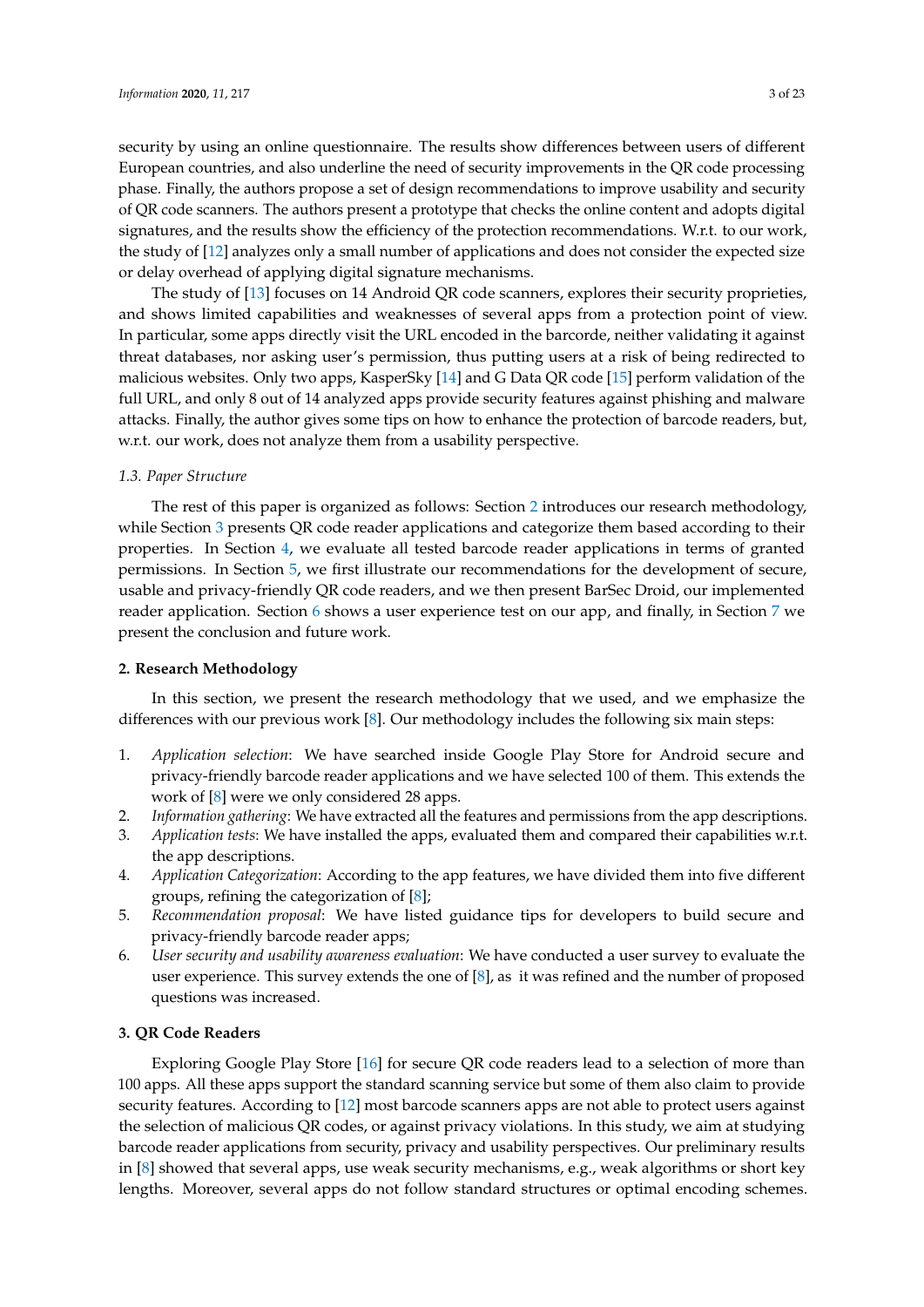Our proposed app, in Section [5](#page-13-0) overcomes all these limitations. Table [1](#page-5-0) lists the following features of the selected apps:

- App developer: the identity of developer or company name.
- Version: analyzed app version.
- Installs: number of app installations from Google Play.
- Category: App's category (w.r.t. later classification).
- Rate: a 5-point scale users evaluation of an app from Google Play. N/A means not available.
- 1D/2D: ability to read 1D and 2D barcodes. QR stays for QR codes.
- Format: the reader displays the barcode type it has identified, e.g., QR code, etc.

| <b>App Developer</b> | <b>Version</b>     | Installs        | Category                      | Rate           | 1D/2D        | Format       |
|----------------------|--------------------|-----------------|-------------------------------|----------------|--------------|--------------|
| $[7]$                | 7.0.4              | $5M+$           | Crypto and Popular            | 4.2            | $\checkmark$ |              |
| $[14]$               | 1.2.4.51           | $1 M+$          | URL and Popular               | 4.4            | QR           |              |
| $[15]$               | 1.0.2.0643c6ef     | $10 K+$         | <b>URL</b>                    | 3.3            | QR           |              |
| $[17]$               | 2.0.0.71           | $1 M+$          | URL and Popular               | 4.2            | $\checkmark$ |              |
| $[18]$               | 1.0.0              | $10 K+$         | <b>URL</b>                    | 4.8            | $\checkmark$ |              |
| $[19]$               | 1.1                | $10+$           | URL                           | 5              | $\checkmark$ |              |
| $[20]$               | 1.2                | $100+$          | Crypto                        | 5              | $\checkmark$ |              |
| $[21]$               | 1.0.17             | $1 K+$          | <b>URL</b>                    | 4.1            | $\checkmark$ | $\rm{a}$     |
| $[22]$               | 1.0                | $5K+$           | <b>URL</b>                    | 4.4            | $\checkmark$ | ✓            |
| $[23]$               | Free <sup>b</sup>  | $100+$          | Crypto                        | 5              | QR           |              |
| $[24]$               | 2.5.0              | $100K +$        | <b>URL</b>                    | 4.3            | $\checkmark$ | $\checkmark$ |
| $[25]$               | 1.0.0              | $100K +$        | <b>URL</b>                    | 4.3            | QR           |              |
| $[26]$               | 1.6.1              | $10 K+$         | Save-Privacy                  | 4.4            | $\checkmark$ | ✓            |
| $[27]$               | 2.4.3              | $500 +$         | URL                           | 4.1            | $\checkmark$ |              |
| $[28]$               | 1.1                | $5+$            | URL and Save-Privacy          |                | $\checkmark$ |              |
| $[29]$               | 1.03               | $500 K+$        | Weak                          | 3.8            | ✓            | $\checkmark$ |
| $[30]$               | 1.1.7              | $10 K+$         | Save-Privacy                  | 4.2            | ✓            |              |
| $[31]$               | 2.1.6              | $5M+$           | Popular and Weak              | 4.5            | $\checkmark$ |              |
| $[32]$               | $1.3.1 - L$        | $1 M+$          | URL, Popular and Save-Privacy | 4.6            | $\checkmark$ | $\checkmark$ |
| $[33]$               | 1.0.2              | $1 +$           | Crypto                        |                | $\checkmark$ |              |
| $[34]$               | 1.7.6              | $10 M+$         | Save-Privacy and Popular      | 4.7            | ✓            |              |
| $[35]$               | 2.33               | $50M+$          | Popular and Weak              | $\overline{4}$ | $\checkmark$ |              |
| $[36]$               | Varies with device | $100 M+$        | Popular                       | 4.1            | $\checkmark$ | $\checkmark$ |
| $[37]$               | 1.2.91             | $10 M+$         | Popular                       | 4.6            | $\checkmark$ | ✓            |
| $[38]$               | Varies with device | $50 M+$         | Popular and Save-Privacy      | 4.4            | $\checkmark$ |              |
| $[39]$               | 1.25               | $5M+$           | Popular                       | 4.4            | $\checkmark$ | $\checkmark$ |
| $[40]$               | 0.92               | $10 \text{ M}+$ | Popular                       | 4.6            | $\checkmark$ |              |
| [41]                 | 1.0.5              | $1 K+$          | Crypto                        | 5              | $\checkmark$ |              |
| $[42]$               | 1.0.12             | $500 K+$        | Weak                          | 4.4            | ✓            |              |

**Table 1.** Details of the Tested QR Code Readers.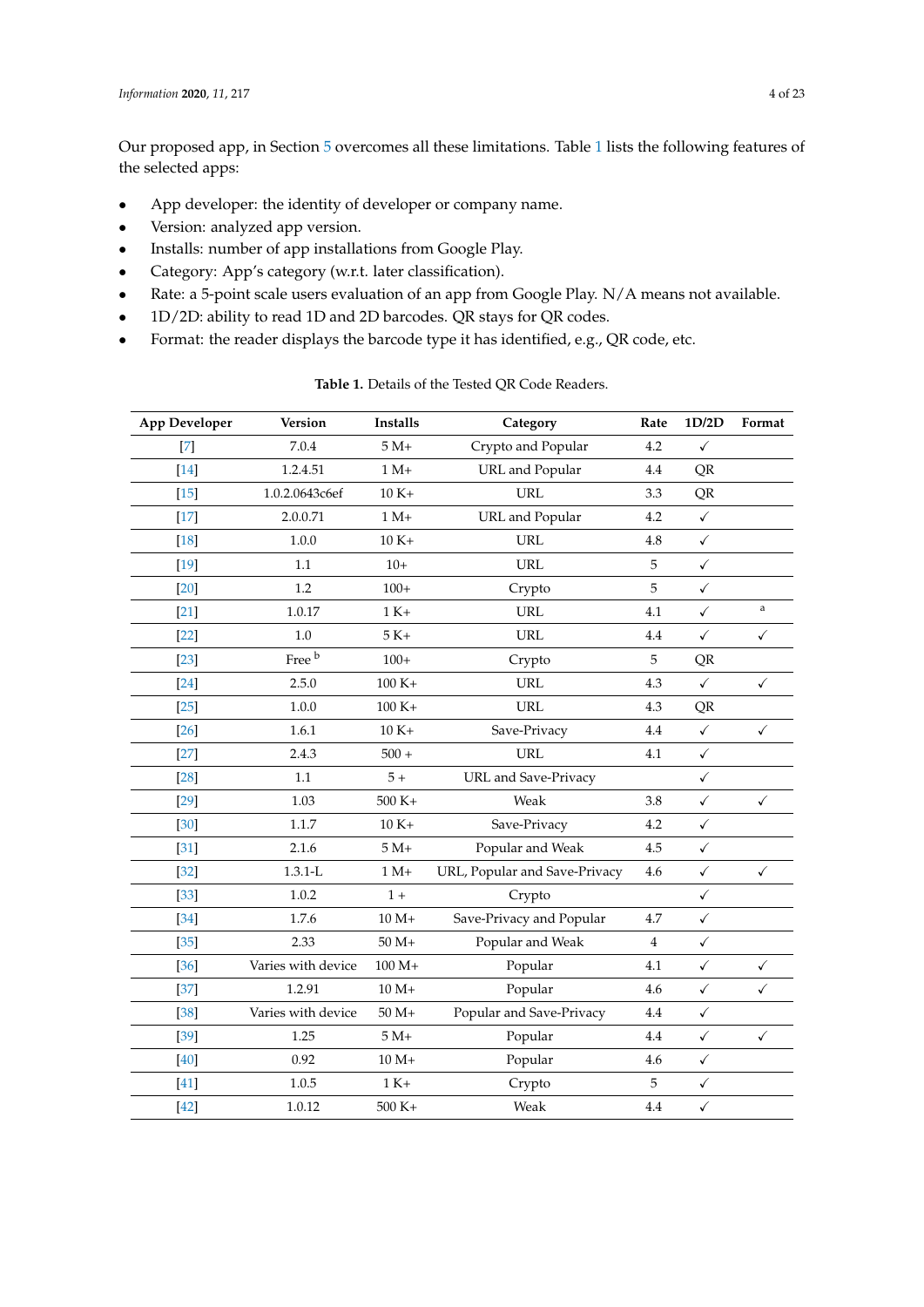| <b>App Developer</b> | <b>Version</b> | Installs  | Category                | Rate           | 1D/2D        | Format       |
|----------------------|----------------|-----------|-------------------------|----------------|--------------|--------------|
| $[43]$               | 1.1.5          | $1 K+$    | <b>URL</b>              | 4.4            | $\checkmark$ | $\sqrt{c}$   |
| $[44]$               | 2.2.18         | $10K +$   | <b>URL</b>              | 4.2            | $\checkmark$ | $\sqrt{c}$   |
| $[45]$               | 3.0.8          | $50M+$    | Popular                 | 4.5            | $\checkmark$ |              |
| $[46]$               | 2.0.3          | $100K +$  | Weak                    | 4.7            | $\checkmark$ | $\checkmark$ |
| $[47]$               | 2.0            | $1 M+$    | Weak                    | 4.0            | $\checkmark$ |              |
| $[48]$               | 1.38           | $5M+$     | Popular and Weak        | 4.3            | $\checkmark$ | ✓            |
| $[49]$               | 1.1            | $1 M+$    | <b>URL</b> and Popular  | 4.6            | $\checkmark$ |              |
| $[50]$               | 1.1.24         | $100K +$  | Weak                    | 4.3            | $\checkmark$ |              |
| $[51]$               | 1.17           | $1 M+$    | Popular and Weak        | 4.7            | $\checkmark$ |              |
| $[52]$               | 3.4            | $10 +$    | Save-Privacy            | N/A            | $\checkmark$ | a            |
| $[53]$               | 1.9.4          | $10M+$    | Popular                 | 3.8            | $\checkmark$ |              |
| $[54]$               | 1.0            | $100K +$  | Weak                    | 4.6            | $\checkmark$ |              |
| $[55]$               | $1.0\,$        | $100 +$   | Weak                    | 4.5            | $\checkmark$ |              |
| $[56]$               | $1.0\,$        | $1 K+$    | Weak                    | $\overline{4}$ | $\sqrt{d}$   |              |
| $[57]$               | 6.0.0          | $500 K +$ | Weak                    | 4.6            | $\checkmark$ |              |
| $[58]$               | 1.0.1          | $10 +$    | Save-Privacy            | 5              | $\checkmark$ | $\checkmark$ |
| $[59]$               | $1.14$ -lite   | $10K+$    | Weak                    | 4.3            | $\checkmark$ |              |
| [60]                 | 1.3            | $1 +$     | Weak                    | N/A            | $\checkmark$ |              |
| [61]                 | 1.0            | $0 +$     | Weak                    | N/A            | QR           |              |
| $[62]$               | 1.1            | $100 +$   | Weak                    | 5              | $\checkmark$ |              |
| $[63]$               | 1.0.1          | $1 +$     | Weak                    | N/A            | $\checkmark$ |              |
| [64]                 | 1.2            | $10 +$    | Save-Privacy            | $\mathbf 5$    | $\checkmark$ |              |
| [65]                 | 1.0.4          | $10K +$   | Weak                    |                | $\checkmark$ |              |
| [66]                 | 1.4.4          | $5K+$     | Weak                    | 4.6            | $\checkmark$ |              |
| $[67]$               | 1.6            | 10 K+     | Weak                    | 4.2            | $\checkmark$ |              |
| [68]                 | $1.0\,$        | $100 +$   | Weak                    | 3.7            | $\sqrt{d}$   |              |
| $[69]$               | 1.0            | $10 +$    | Save-Privacy            | 5              | QR           |              |
| $[70]$               | 1.2.6          | $1 M+$    | Popular and Weak        | 3.9            | $\checkmark$ |              |
| $[71]$               | 1.0.14         | $10 K+$   | Save-Privacy            | 4.7            | $\checkmark$ |              |
| $[72]$               | 1.0.1          | $10K+$    | Weak                    | 3              | ✓            |              |
| $[73]$               | $1.0\,$        | $10 +$    | Save-Privacy            | $\mathbf 5$    | $\checkmark$ |              |
| $[74]$               | 2.0.0          | $500 +$   | Weak                    | N/A            | $\checkmark$ |              |
| $[75]$               | 1.0.3.18       | $100+$    | Save-Privacy            | 4.2            | ✓            |              |
| $[76]$               | $1.0\,$        | $10 +$    | Weak                    | N/A            | $\checkmark$ |              |
| $[77]$               | $1.0\,$        | $5+$      | Save-Privacy            | N/A            | $\checkmark$ |              |
| $[78]$               | 1.2            | $10+$     | Crypto                  | N/A            | QR           |              |
| $[79]$               | $1.0\,$        | $10 +$    | Crypto                  | N/A            | QR           |              |
| [80]                 | 1.10.3010      | $5M+$     | Popular and Weak        | $4.7\,$        | $\checkmark$ |              |
| [81]                 | 2.0.0          | $5+$      | Crypto                  | 5              | ✓            |              |
| $[82]$               | 1.3            | $1 K+$    | Weak                    | 4.9            | $\checkmark$ | ✓            |
| $[83]$               | 2.0.2          | $50 +$    | Crypto and Save-Privacy | $\,$ 5 $\,$    | $\checkmark$ | a            |

# **Table 1.** *Cont.*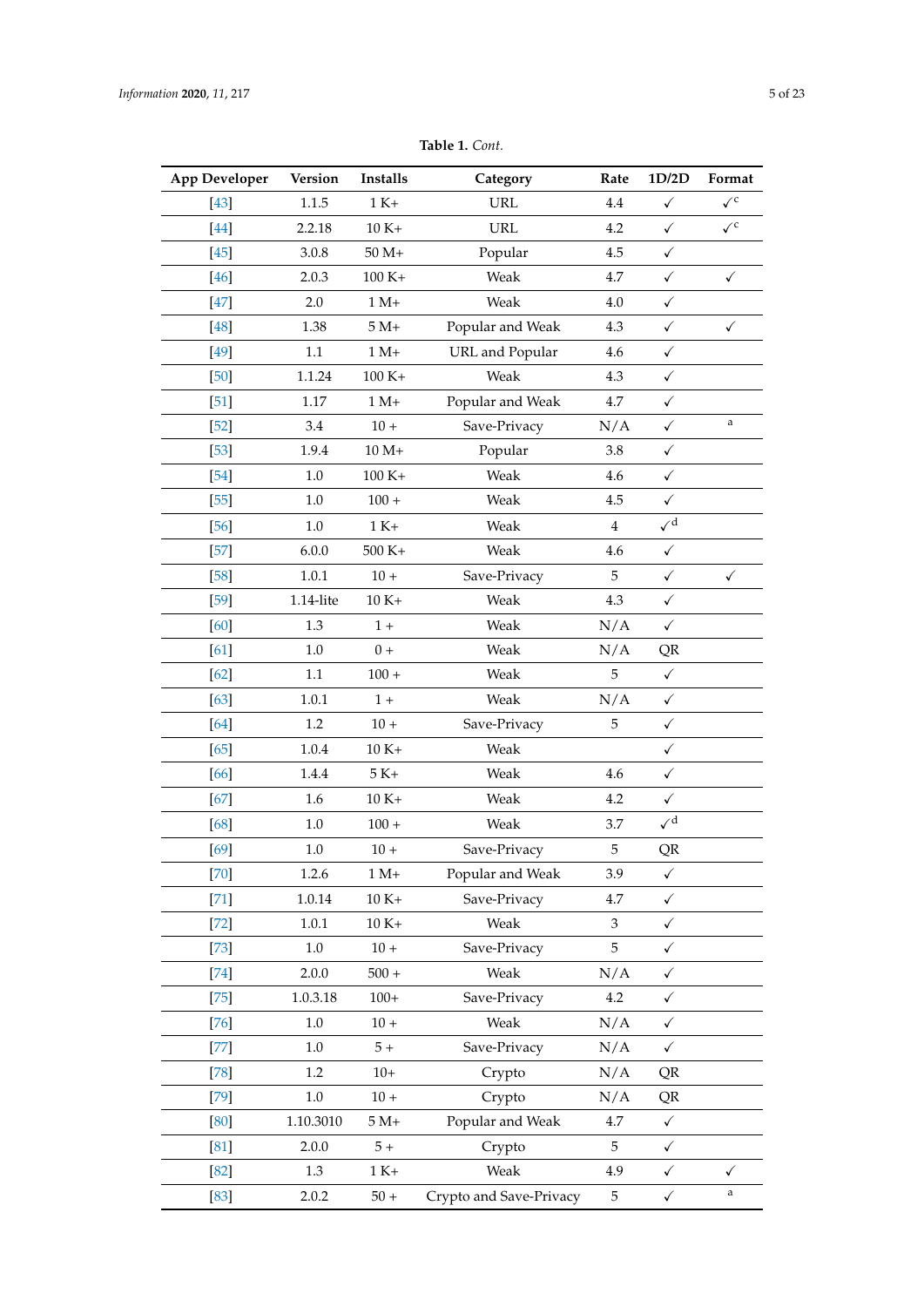<span id="page-5-0"></span>

| <b>App Developer</b> | <b>Version</b> | <b>Installs</b> | Category                 | Rate           | 1D/2D        | Format       |
|----------------------|----------------|-----------------|--------------------------|----------------|--------------|--------------|
| [84]                 | 1.2.1          | $10K+$          | Weak                     | 4.5            | $\checkmark$ |              |
| [85]                 | 1.0.1          | $10 +$          | Save-Privacy             | N/A            | $\checkmark$ |              |
| [86]                 | 1.0.4          | $100K +$        | Save-Privacy             | $\overline{4}$ | $\checkmark$ |              |
| $[87]$               | 1.0            | $10 +$          | Save-Privacy             | N/A            | $\checkmark$ |              |
| [88]                 | 1.0.8          | $1 M+$          | Popular and Weak         | 4.5            | ✓            |              |
| [89]                 | 1.1.0          | $10K+$          | Weak                     | 2.9            | $\checkmark$ |              |
| [90]                 | 1.1.5          | $50K+$          | Weak                     | 4.6            | $\checkmark$ | $\checkmark$ |
| $[91]$               | 1.2.0.2        | $500 +$         | Save-Privacy             | 3.3            | $\checkmark$ |              |
| $[92]$               | 1.0            | $10 +$          | Save-Privacy             | $\mathbf 5$    | $\checkmark$ |              |
| $[93]$               | 1.3            | $1 K+$          | Weak                     | 3.5            | $\checkmark$ | $\checkmark$ |
| $[94]$               | 1.4.15         | $50K+$          | Weak                     | 4.1            | $\checkmark$ |              |
| $[95]$               | $1.0\,$        | $5K+$           | Weak                     | N/A            | QR           |              |
| $[96]$               | $1.0\,$        | $5K+$           | Weak                     | 3.6            | $\checkmark$ |              |
| $[97]$               | 3.0            | $50+$           | Weak                     | $\sqrt{5}$     | $\checkmark$ |              |
| $[98]$               | 1.0.5          | $500+$          | Weak                     | 4.1            | $\checkmark$ |              |
| [99]                 | 3.0            | $10K+$          | Save-Privacy             | 4.3            | $\checkmark$ |              |
| $[100]$              | 1.01           | $100K +$        | Weak                     | 4.3            | $\checkmark$ |              |
| $[101]$              | 1.4.12         | $10K +$         | Weak                     | 4.6            | $\checkmark$ |              |
| $[102]$              | $1.0\,$        | $5K+$           | Weak                     | 2.5            | $\checkmark$ |              |
| $[103]$              | $1.0\,$        | $50+$           | Weak                     | N/A            | $\checkmark$ | ✓            |
| $[104]$              | 1.0            | $1 K+$          | Save-Privacy             | 4.8            | QR           |              |
| $[105]$              | 1.0.1          | $100+$          | Weak                     | 4.5            | $\checkmark$ |              |
| $[106]$              | 1.0.7          | $1 M+$          | Save-Privacy and Popular | 4.6            | $\checkmark$ |              |
| $[107]$              | 1.0.9          | $1 K+$          | Weak                     | $4.8\,$        | ✓            |              |
| $[108]$              | $1.0\,$        | $1 +$           | Save-Privacy             | N/A            | $\checkmark$ |              |
| $[109]$              | 1.0.4          | $5+$            | Weak                     | N/A            | QR           |              |
| $[110]$              | $1.0\,$        | $10 +$          | Weak                     | 5              | $\checkmark$ | $\checkmark$ |
| $[111]$              | 1.0.4          | $10K+$          | Weak                     | 4.6            | $\checkmark$ |              |
| $[112]$              | 1.2            | $50 +$          | Save-Privacy             | N/A            | $\checkmark$ |              |
| $[113]$              | $1.0\,$        | $1 +$           | Weak                     | 5              | $\checkmark$ |              |

**Table 1.** *Cont.*

<sup>a</sup> Always displays QR code; <sup>b</sup> Free version to test functionality; <sup>c</sup> Displays barcode image; <sup>d</sup> Two buttons to read 1D barcode or QR code.

## *3.1. URL Security Applications*

Embedding barcodes with malicious links is one of the most common attacks that targets a user device. In this section, we presents QR code readers that provide security services on links, by checking the encoded online content. Multiple technologies can be used for detecting malicious URLs, e.g., Artificial Intelligence techniques, black and white lists, etc., however, in this context, we do not focus on the adopted technology but on the features provided by the readers.

G Data QR code reader [\[15\]](#page-18-7) is a free Android application that checks the online content of a QR code, detects suspicious links, shows the complete URL and extends short ones, and blocks users from visiting unsafe URLs in their browser [\[13\]](#page-18-5).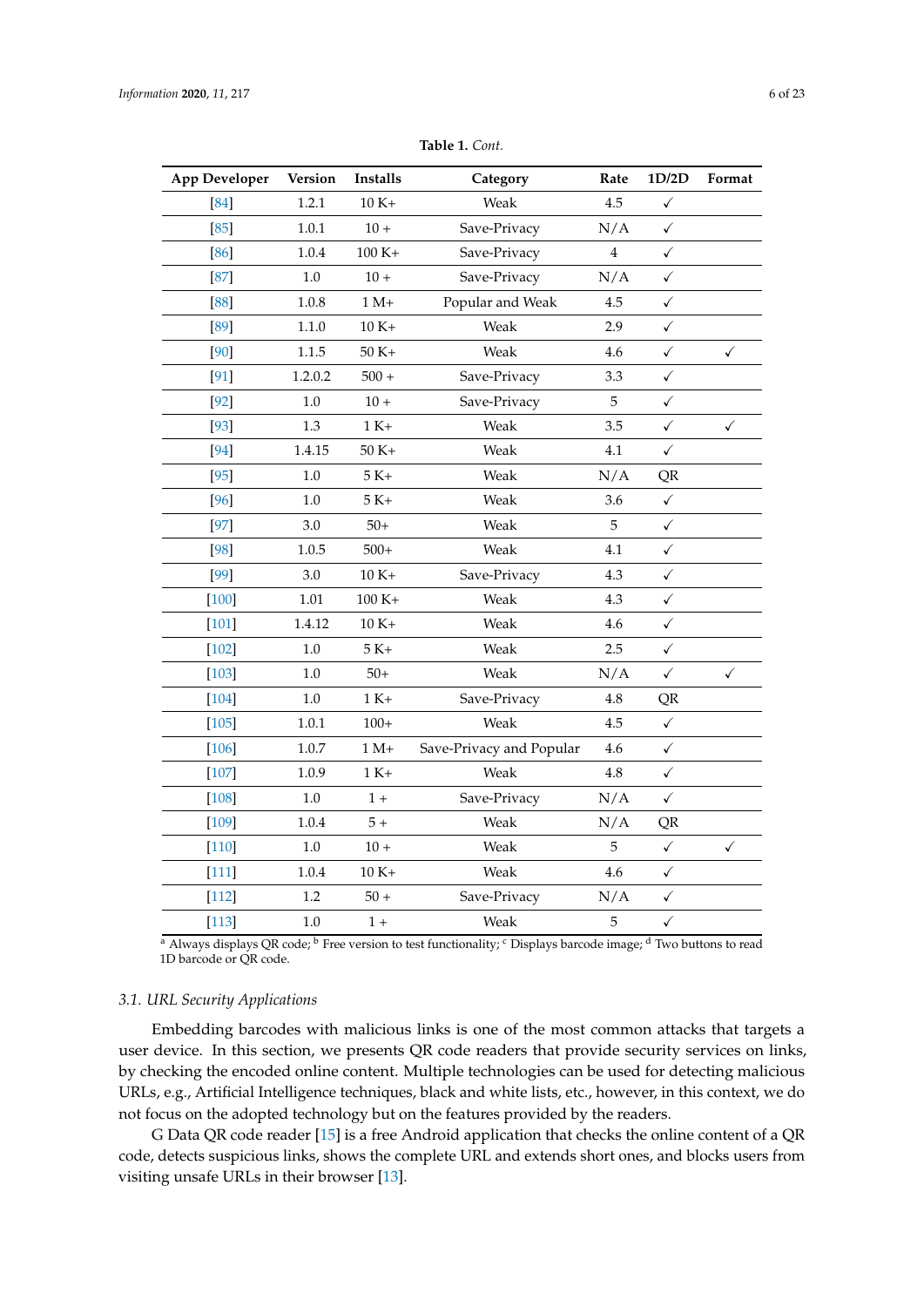KasperSky QR Scanner [\[14\]](#page-18-6) is a free app that checks QR code URLs against malicious Web pages. The app description does not provide any detail regarding the used protection methods, and the main limitation of the app is that it allows to directly visits links, detected as benign, without asking for user confirmation [\[13\]](#page-18-5).

The Norton Snap QR code scanner [\[17\]](#page-18-9) is another application that validates QR code URLs against Web attacks. This app alerts users for benign/malicious links, blocks malicious URLs, and retrieves the full encoded URL.

Other URL security applications such as: Trend Micro [\[18\]](#page-18-10), FANSec [\[19\]](#page-18-11), Dennings [\[21\]](#page-18-13), Avira [\[24\]](#page-18-16), iTechSo [\[28\]](#page-18-20), KidControl [\[22\]](#page-18-14), iTechSol [\[28](#page-18-20)[,49\]](#page-19-17) and X & C Hi-Tech Inc. [\[27\]](#page-18-19) provide URL checking services. However, they do not retrieve the full URLs. If the encoded URLs are shortened or redirected, the users will not be able to check the final URL destination.

QR Code Scanner & Barcode Reader for CM Browser [\[25\]](#page-18-17) is a lightweight QR code scanner based on the CM browser: it is the browser itself that provides security services, checks URLs, and blocks advertisements.

TeaCapps barcode scanner [\[32\]](#page-19-0) checks URLs by employing Chrome Custom Tabs, which uses Google Safe Browsing technology [\[10\]](#page-18-2).

G-Scan and G-tos scan barcode scanners [\[43](#page-19-11)[,44\]](#page-19-12) check URLs, alert users in case of malicious links and gets the full expanded URLs.

Table [2](#page-6-0) presents a comparison of barcode scanners that provide security by checking URLs embedded in QR codes.

<span id="page-6-0"></span>

| <b>App Developer</b> | <b>Check URL</b> | Display URL  | <b>Get Full URL</b> | Direct Open  | <b>URL Checking Technique</b> |
|----------------------|------------------|--------------|---------------------|--------------|-------------------------------|
| $[14]$               | ✓                |              |                     | $\sqrt{a}$   | KasperSky Virusdesk           |
| $[15]$               | ✓                | $\checkmark$ | ✓                   |              | N/A                           |
| $[17]$               |                  |              |                     | $\sqrt{a}$   | Norton Safe Web               |
| $[18]$               | √                |              |                     |              | N/A                           |
| $[19]$               |                  |              |                     |              | N/A                           |
| $[21]$               | ✓                | $\checkmark$ |                     |              | Google Safe Browsing          |
| $[22]$               |                  |              |                     |              | N/A                           |
| $[24]$               | √                | ✓            |                     |              | N/A                           |
| $[25]$               | ✓                |              |                     | $\checkmark$ | CM browser                    |
| $[27]$               | ✓                |              |                     | $\sqrt{a}$   | N/A                           |
| $[28]$               |                  |              |                     |              | N/A                           |
| $[32]$               | ✓                |              |                     |              | Google Safe Browsing          |
| $[43]$               | ✓                | √            | ✓                   |              | N/A                           |
| $[44]$               |                  |              | ✓                   |              | N/A                           |
| [49]                 |                  | √            |                     |              | N/A                           |

**Table 2.** Barcode Scanners that check URLs contained Inside QR codes.

<sup>a</sup> Directly opens the URL if it is safe. N/A means not available.

The main limitation of these apps is that URL-checking scanners works against online attacks, by detecting malicious/suspected Web pages, while other offline attacks such as SQL and command injections cannot be prevented. Moreover, some of these applications do not provide information about their URLs checking techniques, i.e., how they classify URLs into benign or malicious.

#### *3.2. Crypto-Based Security Applications*

Cryptographic mechanisms can be used to encrypt, sign and control the access to QR code content. Adopting data encryption provides confidentiality and access control for the encoded contents, so that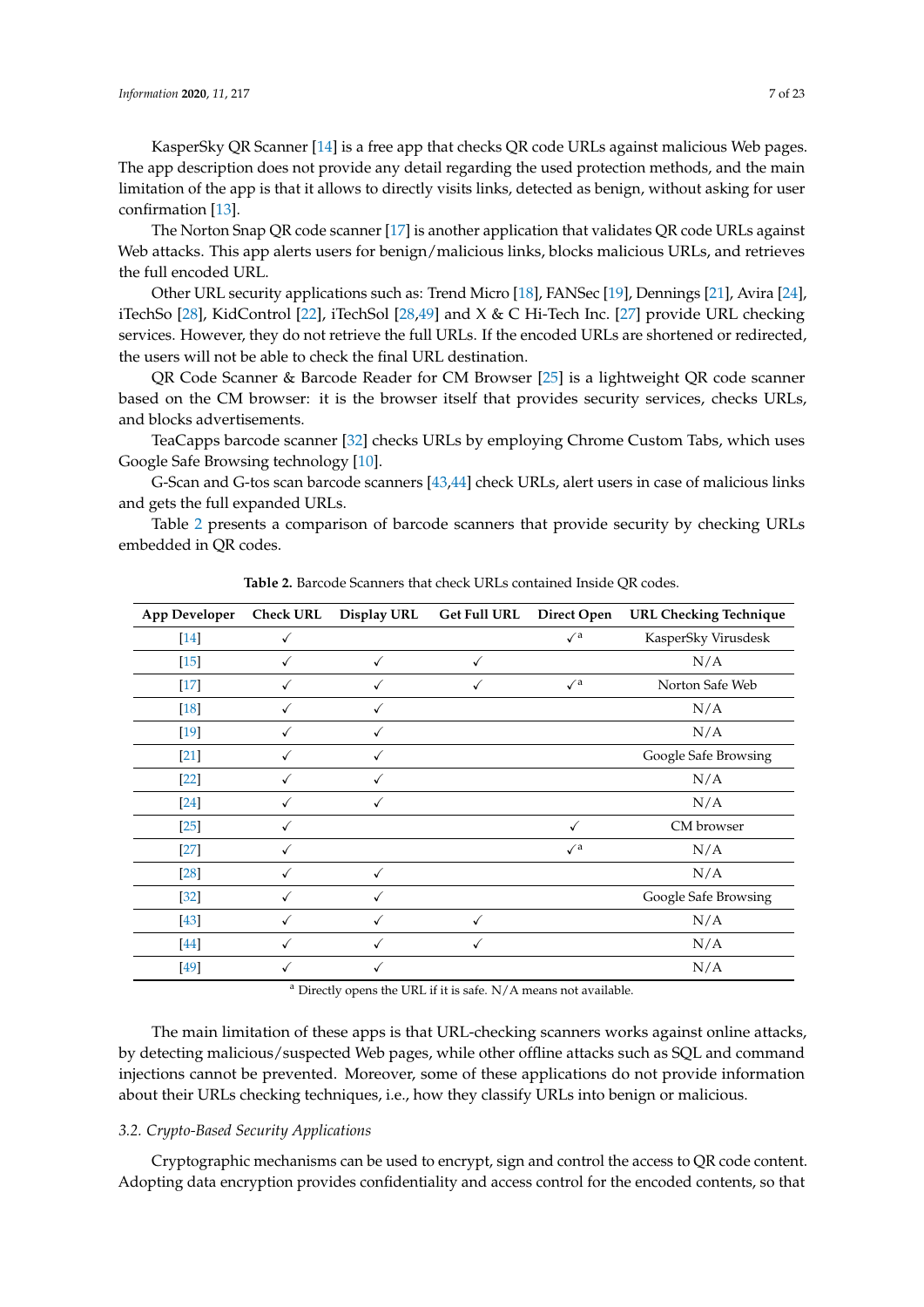only the authorized users (who have the decryption key) can retrieve the encoded data. Moreover, digital signatures can achieve authentication, integrity and non-repudiation. Recent studies also investigate the use of Visual Secret Sharing schemes for QR Code, to provide additional security mechanisms, e.g., to online transaction [\[114\]](#page-22-5). Choosing the suitable algorithm, key length and structure are discussed in multiple studies [\[6](#page-17-5)[,115\]](#page-22-6), but the key factor on barcode usability is the size overhead [\[116\]](#page-22-7). However, there are few applications that offer generating and reading cryptographic QR codes.

Madiff Net reader application [\[20\]](#page-18-12) is free and available in several languages, such as: English, Vietnamese and Chinese. Madiff Net supports scanning and generating password-protected QR codes, in which the content is encrypted using a shared key between the generator and the barcode reader. The developer does not mention the used algorithm but keys are 6 bytes of length, and the ciphertext is a base 64 string. Since the algorithm is unknown, we cannot evaluate the strength of this app. In addition, Madiff Net uses a base 64 encoding scheme for bytes inside QR codes which causes size overhead.

QR Droid Private [\[7\]](#page-17-6) is a free, well-designed interface, which provides scanning and QR code generation services. This app supports URL shortening, QR code sharing and content encryption. QR Droid Private adopts a weak encryption algorithm, i.e., Data Encryption Standard (DES) with breakable key size of 56 bits. It uses a keyword structure, in which the ciphertext is encoded in base 64. There are two versions, private and full. The private version needs few permissions to generate QR codes, while the full version needs more permissions.

Crypto Message [\[23\]](#page-18-15) is a security application that supports an encryption service for encoding text messages inside QR codes. This application offers the creation of QR codes in the free version, while decoding requires the paid version. It adopts Advanced Encryption Standard (AES) with four modes that include: Electronic Codebook (ECB), Cipher Block Chaining (CBC), Counter (CTR), and Output Feedback (OFB) modes. It uses key size of 128, 192 and 256 bits, and encodes ciphertexts as hexadecimal or base 64 strings. Finally, Crypto Message is not able to decode barcodes that are created by other applications.

The algorithm, the key size and the structure of EC QR [\[33](#page-19-1)[,41](#page-19-9)[,78](#page-20-19)[,79](#page-20-20)[,81](#page-20-22)[,83\]](#page-20-24) are not available and cannot be evaluated. However, the developers claim they support message encryption and other security features.

Observe that, all the above mentioned applications have some limitations: (1) They assume no standard method of encoding cryptographic data in QR codes, i.e., each application adopts its own structure. Thus, in order to decode a crypto-barcode, the user will need to use the same generating application, while, on the other hand, the study of [\[116\]](#page-22-7) suggests the use of the standard JavaScript Object Notation (JSON) as a general structure to be used with crypto-QR codes. (2) Some of these applications use weak encryption algorithms such as: DES and AES-ECB. (3) These applications employ base 64 and hexadecimal strings to represent ciphertexts, which lead to size overhead.

The password-protected QR codes achieve confidentiality and access control, so that only authorized users who have the key (password) can decrypt and access contents. However, encrypting the contents is not the optimal mechanism to protect users who scan the QR code, since even encrypted data may include malicious URLs or offline attacks. Digital Signature can be useful to protect users, as it employs public-key cryptography, to validate authentication, integrity and non-repudiation of QR code contents [\[116\]](#page-22-7). Table [3](#page-8-0) presents a summary of crypto-based QR code scanners and it includes the app developer, encryption, digital signature (DS), algorithm (Alg), key length (KL), encoding scheme (EncS), and structure (Str).

Note that, these applications offer a single access control mechanism, the encoded data may either be public (plain text) or private (ciphertext), thus they do not support QR codes that have an encryped part and a plaintext at the same time. Moreover, none of the applications support digital signature.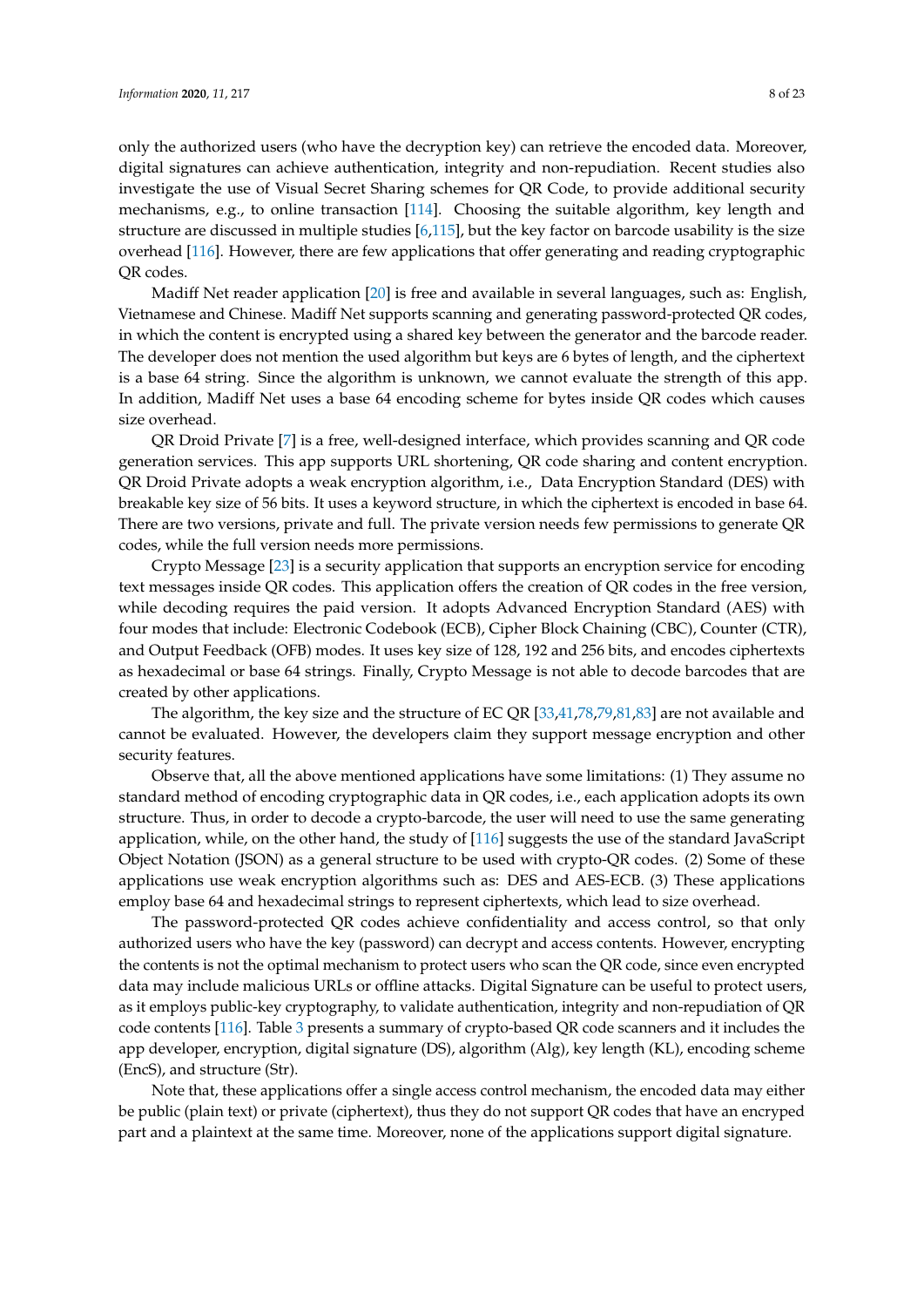<span id="page-8-0"></span>

| App Developer                                                                                                                                                                                                                                                                                                                                                                                                                                                                                          | Encryption | <b>DS</b>     | Alg        | KL (Bits)                                                                                                                                                                                                                                                                                        | EncS               | Str     |
|--------------------------------------------------------------------------------------------------------------------------------------------------------------------------------------------------------------------------------------------------------------------------------------------------------------------------------------------------------------------------------------------------------------------------------------------------------------------------------------------------------|------------|---------------|------------|--------------------------------------------------------------------------------------------------------------------------------------------------------------------------------------------------------------------------------------------------------------------------------------------------|--------------------|---------|
| $[7] \centering% \includegraphics[width=1\textwidth]{images/TransY.pdf} \caption{The first two different values of $d=3$ and $d=4$ (left) and $d=5$ (right) and $d=6$ (right) and $d=6$ (right) and $d=6$ (right) and $d=6$ (right) and $d=6$ (right) and $d=6$ (right) and $d=6$ (right) and $d=6$ (right) and $d=6$ (right) and $d=6$ (right) and $d=6$ (right) and $d=6$ (right) and $d=6$ (right) and $d=6$ (right) and $d=6$ (right) and $d=6$ (right) and $d=6$ (right) and $d=6$ (right) and $$ | √          | X             | <b>DES</b> | 56                                                                                                                                                                                                                                                                                               | Base <sub>64</sub> | Keyword |
| [20]                                                                                                                                                                                                                                                                                                                                                                                                                                                                                                   | √          | X             | N/A        | 48                                                                                                                                                                                                                                                                                               | Base <sub>64</sub> | N/A     |
| [23]                                                                                                                                                                                                                                                                                                                                                                                                                                                                                                   | ✓          | X             | <b>AES</b> | 128,192 & 256                                                                                                                                                                                                                                                                                    | Base64 & hex       | N/A     |
| [33]                                                                                                                                                                                                                                                                                                                                                                                                                                                                                                   | ✓          | X             | N/A        | N/A                                                                                                                                                                                                                                                                                              | Base <sub>64</sub> | N/A     |
| [41]                                                                                                                                                                                                                                                                                                                                                                                                                                                                                                   | ✓          | X             | N/A        | N/A                                                                                                                                                                                                                                                                                              | Base <sub>64</sub> | N/A     |
| [78]                                                                                                                                                                                                                                                                                                                                                                                                                                                                                                   | ✓          | X             | N/A        | N/A                                                                                                                                                                                                                                                                                              | Base <sub>64</sub> | N/A     |
| $[79]$                                                                                                                                                                                                                                                                                                                                                                                                                                                                                                 | ✓          | X             | N/A        | a                                                                                                                                                                                                                                                                                                | Base <sub>64</sub> | N/A     |
| [81]                                                                                                                                                                                                                                                                                                                                                                                                                                                                                                   | ✓          | X             | N/A        | N/A                                                                                                                                                                                                                                                                                              | Base <sub>64</sub> | N/A     |
| [83]                                                                                                                                                                                                                                                                                                                                                                                                                                                                                                   | ✓          | X             | N/A        | N/A                                                                                                                                                                                                                                                                                              | Base <sub>64</sub> | N/A     |
|                                                                                                                                                                                                                                                                                                                                                                                                                                                                                                        |            | $\sim$ $\sim$ |            | $\mathbf{1}$ and $\mathbf{1}$ and $\mathbf{1}$ and $\mathbf{1}$ and $\mathbf{1}$ and $\mathbf{1}$ and $\mathbf{1}$ and $\mathbf{1}$ and $\mathbf{1}$ and $\mathbf{1}$ and $\mathbf{1}$ and $\mathbf{1}$ and $\mathbf{1}$ and $\mathbf{1}$ and $\mathbf{1}$ and $\mathbf{1}$ and $\mathbf{1}$ and |                    |         |

**Table 3.** Crypto-based QR Code Scanners.

<sup>a</sup> Pin number (4 digits).

#### *3.3. Popular Applications*

In this section, we explore the most popular QR code scanner applications that have been downloaded by more than 1 million users (see Figure [1\)](#page-8-1). Note that, popular apps may be included in the other groups, for example Norton Snap [\[17\]](#page-18-9) and KasperSky [\[14\]](#page-18-6) are included in the URL security group, as well as in the Popular applications group (see Table [1\)](#page-5-0).

<span id="page-8-1"></span>

**Figure 1.** Popular QR Code Scanners.

The ZXing library [\[117\]](#page-22-8) ("zebra crossing") is a Java source image processing library that is compatible with several 1D and 2D barcodes and used with various popular applications such as: ZXing Barcode Scanner [\[36\]](#page-19-4), Barcode Scanner Pro (10M downloads) [\[37\]](#page-19-5), and Barcode Scanner [\[39\]](#page-19-7) (5M downloads).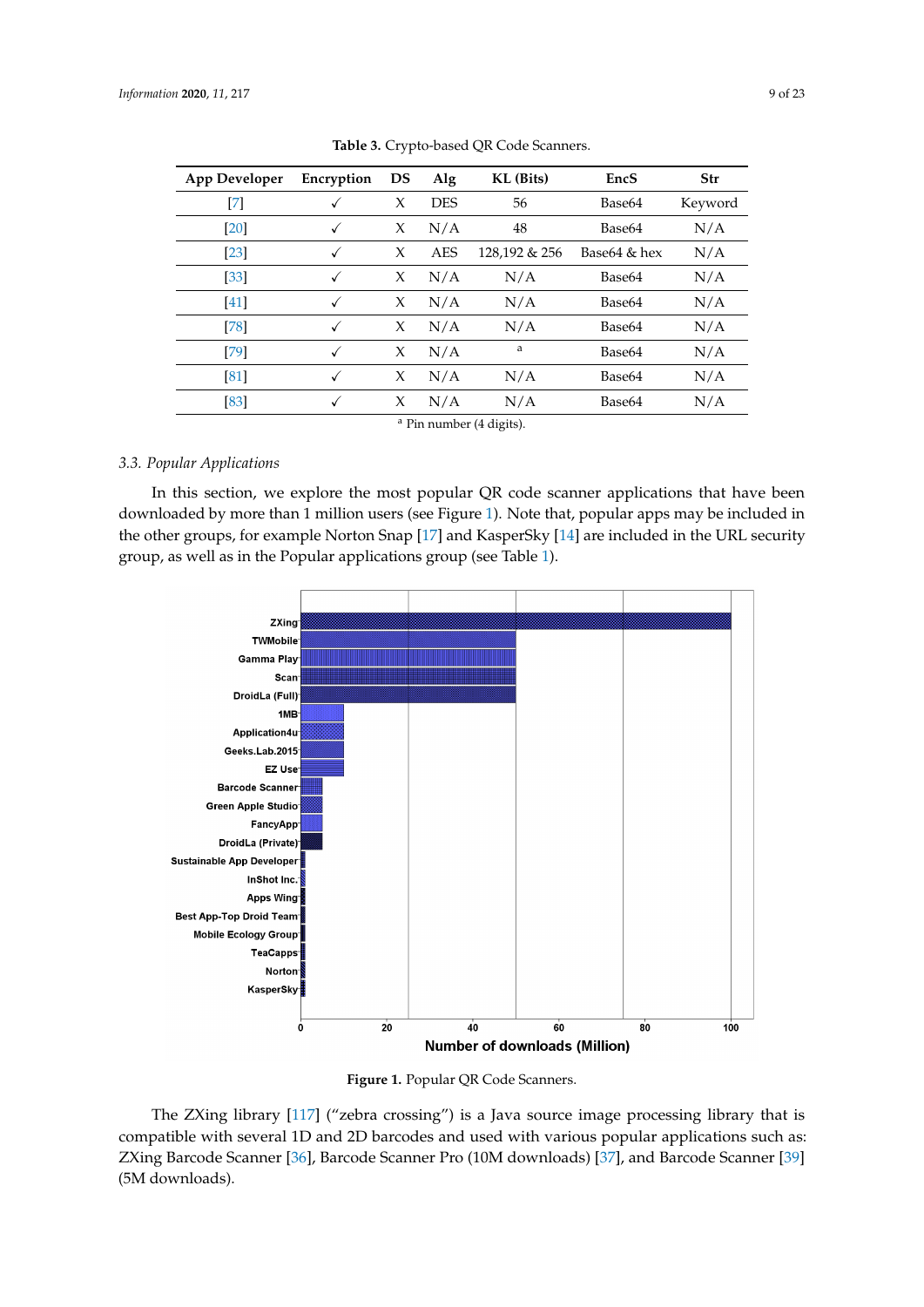ZXing Barcode Scanner [\[36\]](#page-19-4) is one of the most popular downloaded applications, with more than 100 million users. It employs [\[117\]](#page-22-8), shows the barcode format and offers extra information about embedded links such as: title and redirections.

Other applications that have nearly the same functionalities, and are able to read 1D and 2D barcodes are QR & Barcode Scanner by [\[35,](#page-19-3)[38,](#page-19-6)[45\]](#page-19-13) that recorded more than 50M downloads. Moreover, free QR Scanners Bar Code Scanner & QR Code Reader [\[40,](#page-19-8)[53\]](#page-19-21) recorded 10M downloads. Private version of [\[7](#page-17-6)[,31](#page-18-23)[,80\]](#page-20-21), recorded more than 5 M downloads.

Note that, being popular is not enough to be usable and secure. So we have investigated the popular applications also from security perspective. [\[14,](#page-18-6)[17](#page-18-9)[,49\]](#page-19-17) belong to URL and popular groups, while [\[34,](#page-19-2)[38,](#page-19-6)[106\]](#page-21-22) belong to popular and Save-Privacy groups. [\[7\]](#page-17-6) belongs to Crypto and Popular, and [\[32\]](#page-19-0) belongs to three groups, i.e., URL, Popular and Save-Privacy. Moreover, we have also evaluated all tested apps from privacy perspectives (see Tables [4](#page-10-0) and [5\)](#page-13-1).

#### *3.4. Save-Privacy Applications*

Using a barcode reader application involves asking for user permissions, a list of allowed services and resources that the app can use, e.g., contacts, media files, camera or microphone. Granting these permissions allows the app to facilitate the barcode usage, e.g., saving a phone number directly without copy and paste. However, giving permissions can be extremely dangerous, especially from a privacy perspective, as an attacker may access private data and may run an information leakage attack. The problem of correctly configuring systems so to protect the user privacy is a very challenging task in general and has been widely studied also in other contexts, e.g., to correctly configure TLS/SSL connections in mobile applications [\[118\]](#page-22-9), or to configure products and systems in the software industry [\[119\]](#page-22-10). In this section, we will illustrate the available apps that adopt balanced permissions that meet the privacy requirements. In the context of QR codes, we need standard architectural choices for developers to build privacy-friendly applications, with minimal permissions include accessing the camera (to scan the barcode), and the network (if there is a need to check URLs).

Table [4](#page-10-0) shows the Save-Privacy apps with the least-privilege permissions. Permissions are:

- Camera (Cam): takes pictures and videos;
- Wi-Fi info (wi-fi): views Wi-Fi connections;
- Network (Net): gives full network access, and views network connections.

TeaCapps Scanner [\[28,](#page-18-20)[32\]](#page-19-0) are examples of apps that support checking QR code online contents, alongside with less permissions (camera and Internet). QR Scanner (Privacy Friendly) [\[26\]](#page-18-18), Tokoware [\[85\]](#page-21-1), Krow QR Code Reader [\[87\]](#page-21-3), and Habib Khlifi QR Code Reader [\[108\]](#page-21-24) are all QR code readers that only ask camera permission. If users are interested in privacy, these are the suitable application. They are safe and fully compatible with Android devices.

Tokoware [\[30\]](#page-18-22), Lightning QR code Scanner [\[34](#page-19-2)[,52](#page-19-20)[,64,](#page-20-5)[69,](#page-20-10)[75,](#page-20-16)[83,](#page-20-24)[91,](#page-21-7)[92](#page-21-8)[,104](#page-21-20)[,112\]](#page-22-3) require access to the camera and to the network. Thus, all these applications are suitable for users who aim at protecting their privacy.

Some other apps in Table [4](#page-10-0) such as: [\[38,](#page-19-6)[58,](#page-19-26)[71](#page-20-12)[,73,](#page-20-14)[77](#page-20-18)[,99,](#page-21-15)[106\]](#page-21-22) also ask for Wifi permission that should not violate the user privacy.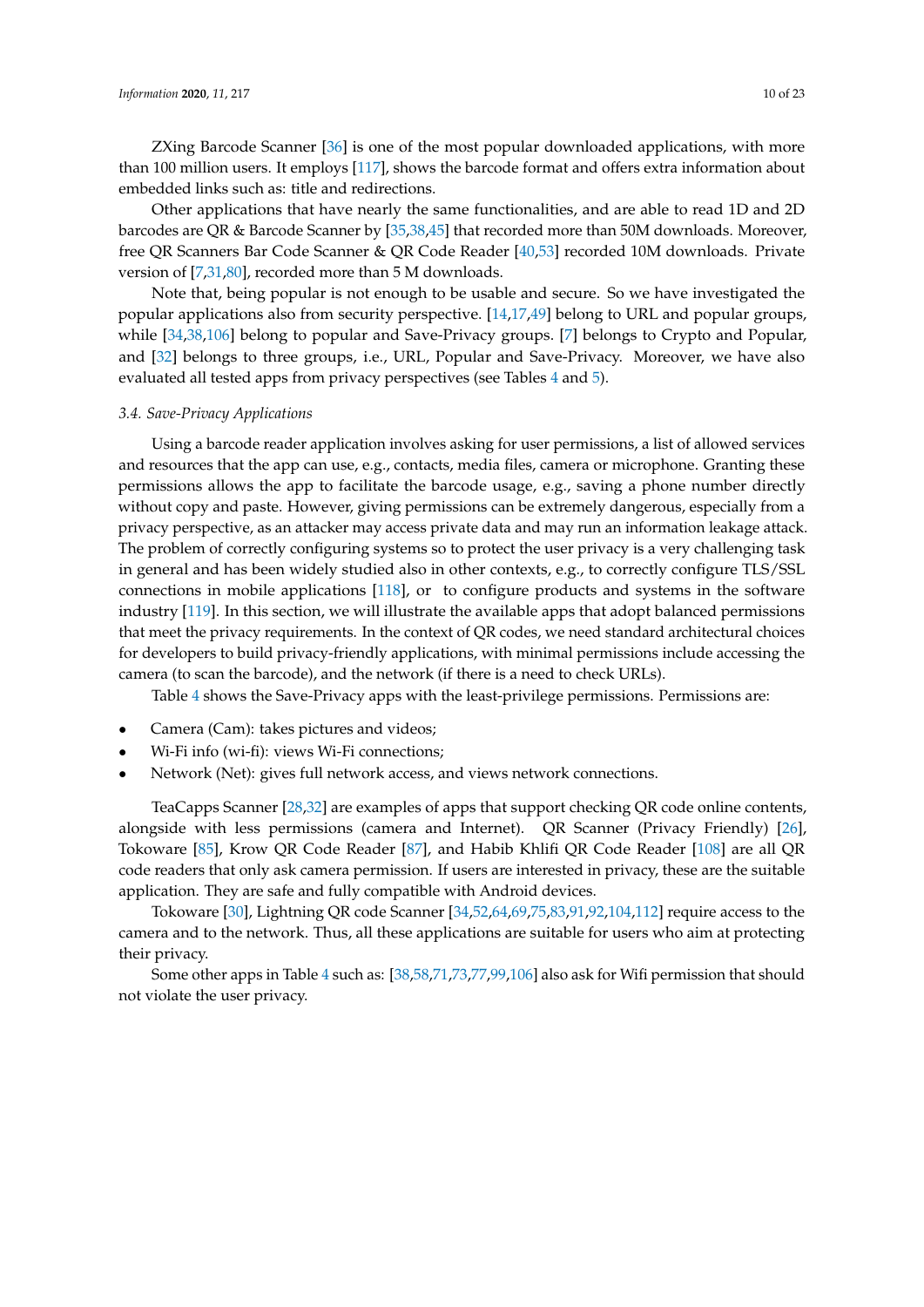| <b>App Developer</b> | Camera       | Network      | Wi-Fi |
|----------------------|--------------|--------------|-------|
| $[26]$               | ✓            |              |       |
| $[28]$               | ✓            | ✓            |       |
| $[30]$               |              | $\checkmark$ |       |
| $[32]$               |              |              |       |
| $[34]$               | √            |              |       |
| $[38]$               |              |              |       |
| $[52]$               |              |              |       |
| [58]                 |              |              |       |
| $[64]$               | ✓            | $\checkmark$ |       |
| [69]                 |              | $\checkmark$ |       |
| $[71]$               |              |              |       |
| $[73]$               | √            |              |       |
| $[75]$               |              |              |       |
| $[77]$               |              |              |       |
| $[83]$               |              |              |       |
| $[85]$               | $\checkmark$ |              |       |
| [86]                 | ✓            | ✓            | ✓     |
| $[87]$               |              |              |       |
| $[91]$               | √            |              |       |
| $[92]$               |              |              |       |
| $[99]$               |              |              |       |
| $[104]$              | ✓            |              |       |
| $[106]$              | $\checkmark$ | ✓            |       |
| $[108]$              | ✓            |              |       |
| $[112]$              |              |              |       |

<span id="page-10-0"></span>**Table 4.** Save-Privacy Apps with the Least-Privilege Permissions.

## *3.5. Weak Applications*

In this section, we present apps that try to deceive the users by claiming strong security-privacy features, without providing any real protection. These apps employ misleading terms such as data encryption and decryption, while they do not provide real cryptographic mechanisms (False encryption) and refer to these terms to indicate data encoding and decoding in QR codes such as: [\[102,](#page-21-18)[103,](#page-21-19)[109\]](#page-22-0). Here it is important to mention that data encoding means representing data in QR code modules, where any QR code scanner can retrieve (decode) the contents directly without any specific key (see part (a) in Figure [2\)](#page-11-1). On the other hand, data encryption means transforming data (plaintext) into an encrypted message (ciphertext), that only authorized users who have secret key can decrypt (see part (b) in Figure [2\)](#page-11-1).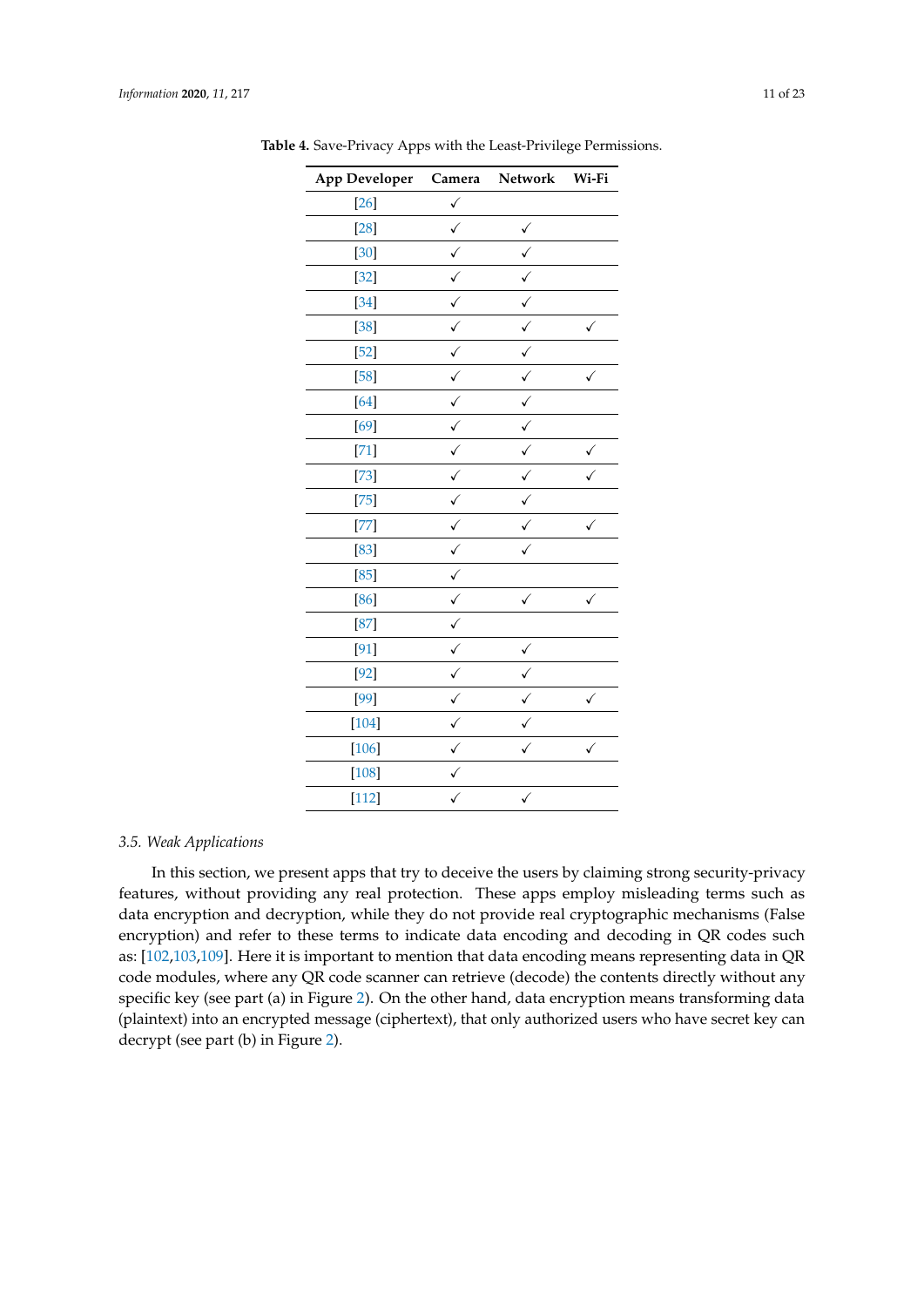<span id="page-11-1"></span>

**Figure 2.** (**a**) Encoding data in QR Codes. (**b**) Encrypting and then encoding data in QR Codes.

Moreover, some apps' descriptions indicate security and privacy features, while testing them shows that they do not really provide the claimed features such as [\[51](#page-19-19)[,63,](#page-20-4)[80](#page-20-21)[,101,](#page-21-17)[105,](#page-21-21)[107,](#page-21-23)[110,](#page-22-1)[111\]](#page-22-2). Other apps claim they are privacy-friendly but ask for potential permissions that can be used in information leakage attacks, such as: [\[29,](#page-18-21)[31,](#page-18-23)[35](#page-19-3)[,42,](#page-19-10)[46–](#page-19-14)[48,](#page-19-16)[50,](#page-19-18)[54–](#page-19-22)[57,](#page-19-25)[59–](#page-20-0)[62](#page-20-3)[,65–](#page-20-6)[68](#page-20-9)[,70,](#page-20-11)[74,](#page-20-15)[76](#page-20-17)[,84,](#page-21-0)[88](#page-21-4)[–90](#page-21-6)[,93](#page-21-9)[–98](#page-21-14)[,100](#page-21-16)[,113\]](#page-22-4). More details will be given in the next section.

## <span id="page-11-0"></span>**4. Permissions and Privacy Evaluation**

Reviews on barcode applications generally show dissatisfaction when applications require unneeded permissions. As an example, we cite a user review of [\[35\]](#page-19-3) application. A user wrote: "Why do you now need access to my location, photos, media and files? It worked perfectly in the past without these permissions and I see no reason to have them". This comment shows how limiting permissions can be an important feature.

For this reason, we have decided to evaluate all the tested barcode reader applications in terms of granted permissions. Table [5](#page-13-1) shows the requested permissions for all our 100 tested applications excluding the apps that we already analyzed in Table [4.](#page-10-0) These permissions include getting access to:

- Device & app history (DevHis): read sensitive log data;
- Contacts (Cont): read contacts;
- Location (Loc): approximate location (network-based) and precise location (GPS and network-based);
- Phone (Phn): directly call phone numbers;
- Photos/media/files (Files): read, modify or delete the contents of USB storage;
- Storage (Stg): read, modify or delete the content of USB storage;
- Device ID & call info (DevInf): read phone status and identity;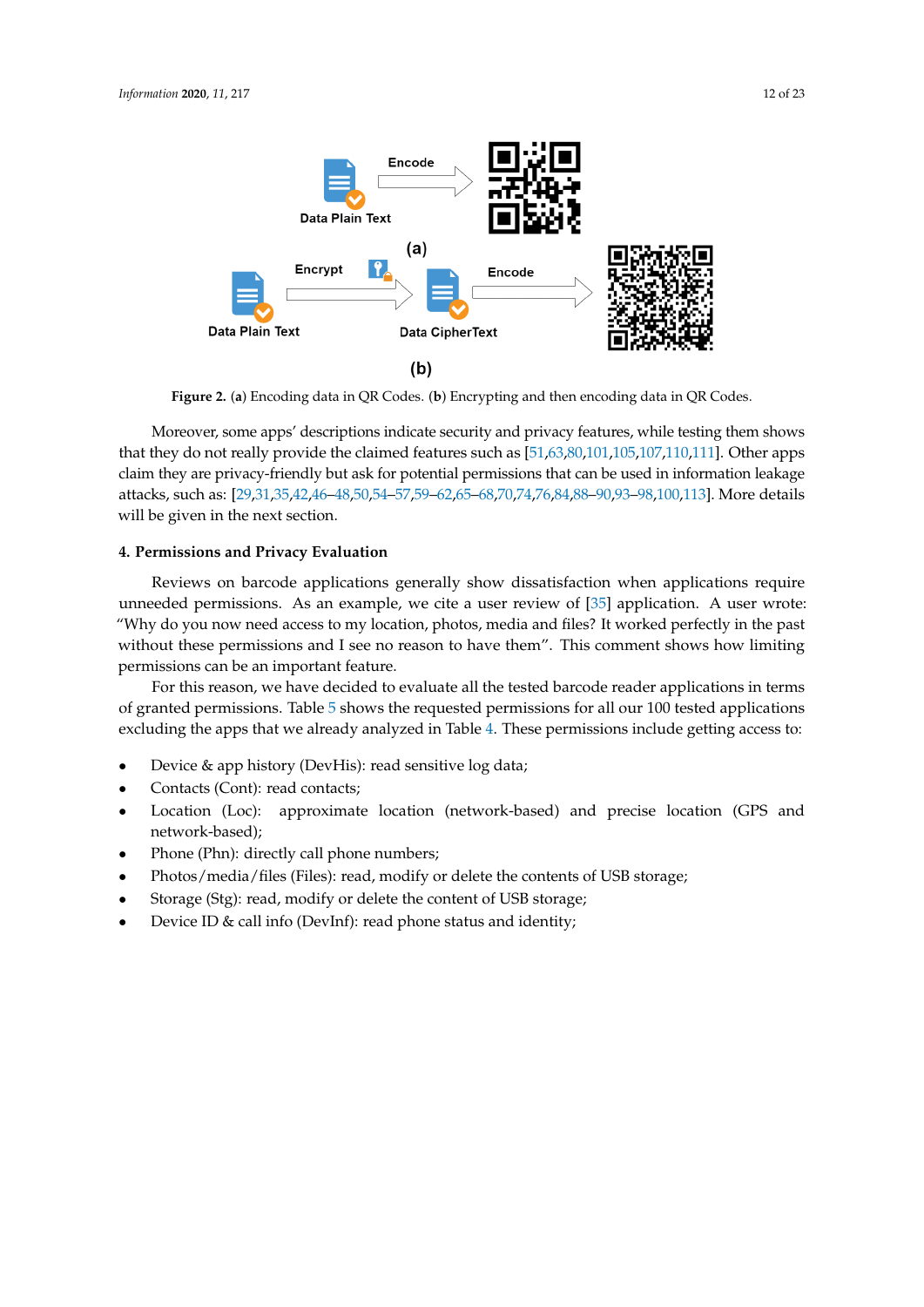| App Developer | <b>DevHis</b> | Cont         | Loc          | Phn          | Files        | <b>Stg</b>   | Cam          | Wi-Fi        | DevInf       | Net          |
|---------------|---------------|--------------|--------------|--------------|--------------|--------------|--------------|--------------|--------------|--------------|
| $[7]$         |               |              |              |              | $\checkmark$ | $\checkmark$ | $\checkmark$ |              |              | $\checkmark$ |
| $[14]$        |               |              |              | $\checkmark$ | $\checkmark$ | $\checkmark$ | $\checkmark$ | $\checkmark$ | $\checkmark$ | $\checkmark$ |
| $[15]$        |               |              | $\checkmark$ |              | $\checkmark$ | $\checkmark$ | $\checkmark$ | $\checkmark$ |              | $\checkmark$ |
| $[17]$        |               |              |              | $\checkmark$ | $\checkmark$ | $\checkmark$ | $\checkmark$ |              | $\checkmark$ | $\checkmark$ |
| $[18]$        | $\checkmark$  |              |              |              | $\checkmark$ | $\checkmark$ | $\checkmark$ | $\checkmark$ |              | ✓            |
| $[19]$        | $\checkmark$  |              |              | $\checkmark$ | $\checkmark$ | $\checkmark$ | $\checkmark$ | $\checkmark$ | $\checkmark$ | $\checkmark$ |
| $[20]$        | $\checkmark$  | $\checkmark$ | $\checkmark$ | $\checkmark$ | $\checkmark$ | $\checkmark$ | $\checkmark$ | $\checkmark$ |              | $\checkmark$ |
| $[21]$        |               | $\checkmark$ | $\checkmark$ |              | $\checkmark$ | $\checkmark$ | $\checkmark$ |              |              | ✓            |
| $[22]$        |               |              |              |              | $\checkmark$ | $\checkmark$ | $\checkmark$ |              |              | $\checkmark$ |
| $[23]$        |               | $\checkmark$ |              | $\checkmark$ | $\checkmark$ | $\checkmark$ | $\checkmark$ |              |              |              |
| $[24]$        |               |              |              | $\checkmark$ | $\checkmark$ | $\checkmark$ | $\checkmark$ | $\checkmark$ | $\checkmark$ | $\checkmark$ |
| $[25]$        |               |              |              |              | $\checkmark$ | $\checkmark$ | $\checkmark$ | $\checkmark$ |              | $\checkmark$ |
| $[27]$        |               | $\checkmark$ | $\checkmark$ |              | $\checkmark$ | $\checkmark$ | $\checkmark$ | $\checkmark$ |              | ✓            |
| $[29]$        |               |              |              |              | $\checkmark$ | $\checkmark$ | $\checkmark$ | $\checkmark$ |              | ✓            |
| $[31]$        |               |              |              |              | $\checkmark$ | $\checkmark$ | $\checkmark$ | $\checkmark$ |              | $\checkmark$ |
| $[33]$        |               |              |              |              | $\checkmark$ | $\checkmark$ | $\checkmark$ |              |              | ✓            |
| $[35]$        |               |              | $\checkmark$ |              | $\checkmark$ | $\checkmark$ | $\checkmark$ | $\checkmark$ |              | ✓            |
| $[36]$        | $\checkmark$  | $\checkmark$ |              | $\checkmark$ | $\checkmark$ | $\checkmark$ | $\checkmark$ | $\checkmark$ |              | $\checkmark$ |
| $[37]$        | $\checkmark$  | $\checkmark$ |              |              | $\checkmark$ | $\checkmark$ | $\checkmark$ | $\checkmark$ |              | ✓            |
| $[39]$        | $\checkmark$  | $\checkmark$ |              |              | $\checkmark$ | $\checkmark$ | $\checkmark$ | $\checkmark$ |              | ✓            |
| $[40]$        | $\checkmark$  |              |              |              | $\checkmark$ | $\checkmark$ | $\checkmark$ |              |              | $\checkmark$ |
| $[41]$        |               | $\checkmark$ | $\checkmark$ |              | $\checkmark$ | $\checkmark$ | $\checkmark$ |              |              | ✓            |
| $[42]$        |               |              |              |              | $\checkmark$ | $\checkmark$ | $\checkmark$ |              |              | $\checkmark$ |
| $[43]$        |               | $\checkmark$ | $\checkmark$ | $\checkmark$ | $\checkmark$ | $\checkmark$ | $\checkmark$ | $\checkmark$ |              | $\checkmark$ |
| $[44]$        |               | $\checkmark$ | $\checkmark$ | $\checkmark$ | $\checkmark$ | $\checkmark$ | $\checkmark$ | $\checkmark$ |              | ✓            |
| $[45]$        |               |              |              |              | $\checkmark$ | $\checkmark$ | $\checkmark$ | $\checkmark$ |              | $\checkmark$ |
| $[46]$        |               |              |              |              | $\checkmark$ | $\checkmark$ | $\checkmark$ | $\checkmark$ |              | $\checkmark$ |
| $[47]$        |               |              |              |              | $\checkmark$ | $\checkmark$ | $\checkmark$ | $\checkmark$ |              | $\checkmark$ |
| $[48]$        | $\checkmark$  | $\checkmark$ |              |              | $\checkmark$ | $\checkmark$ | $\checkmark$ | $\checkmark$ |              | $\checkmark$ |
| $[49]$        | $\checkmark$  | $\checkmark$ | $\checkmark$ | $\checkmark$ | $\checkmark$ | $\checkmark$ | $\checkmark$ | $\checkmark$ | $\checkmark$ | $\checkmark$ |
| $[50]$        | $\checkmark$  |              |              |              | $\checkmark$ | $\checkmark$ | $\checkmark$ | $\checkmark$ |              | $\checkmark$ |
| $[51]$        |               | $\checkmark$ | $\checkmark$ | $\checkmark$ | $\checkmark$ | $\checkmark$ | $\checkmark$ | $\checkmark$ |              | $\checkmark$ |
| $[53]$        |               |              |              |              | $\checkmark$ | $\checkmark$ | $\checkmark$ | $\checkmark$ |              | $\checkmark$ |
| $[54]$        |               | $\checkmark$ | $\checkmark$ | $\checkmark$ | $\checkmark$ | $\checkmark$ | $\checkmark$ | $\checkmark$ |              | $\checkmark$ |
| $[55]$        |               |              | $\checkmark$ |              | $\checkmark$ | $\checkmark$ | $\checkmark$ | $\checkmark$ |              | $\checkmark$ |
| $[56]$        |               |              | $\checkmark$ |              | $\checkmark$ | $\checkmark$ | $\checkmark$ | $\checkmark$ |              | $\checkmark$ |
| $[57]$        |               |              |              |              | $\checkmark$ | $\checkmark$ | $\checkmark$ |              |              | $\checkmark$ |
| $[59]$        |               | $\checkmark$ |              |              | $\checkmark$ | $\checkmark$ | $\checkmark$ | $\checkmark$ |              | $\checkmark$ |
| [60]          |               | $\checkmark$ |              |              | $\checkmark$ | $\checkmark$ | $\checkmark$ | $\checkmark$ |              | $\checkmark$ |

**Table 5.** Permissions of Tested QR Code Readers.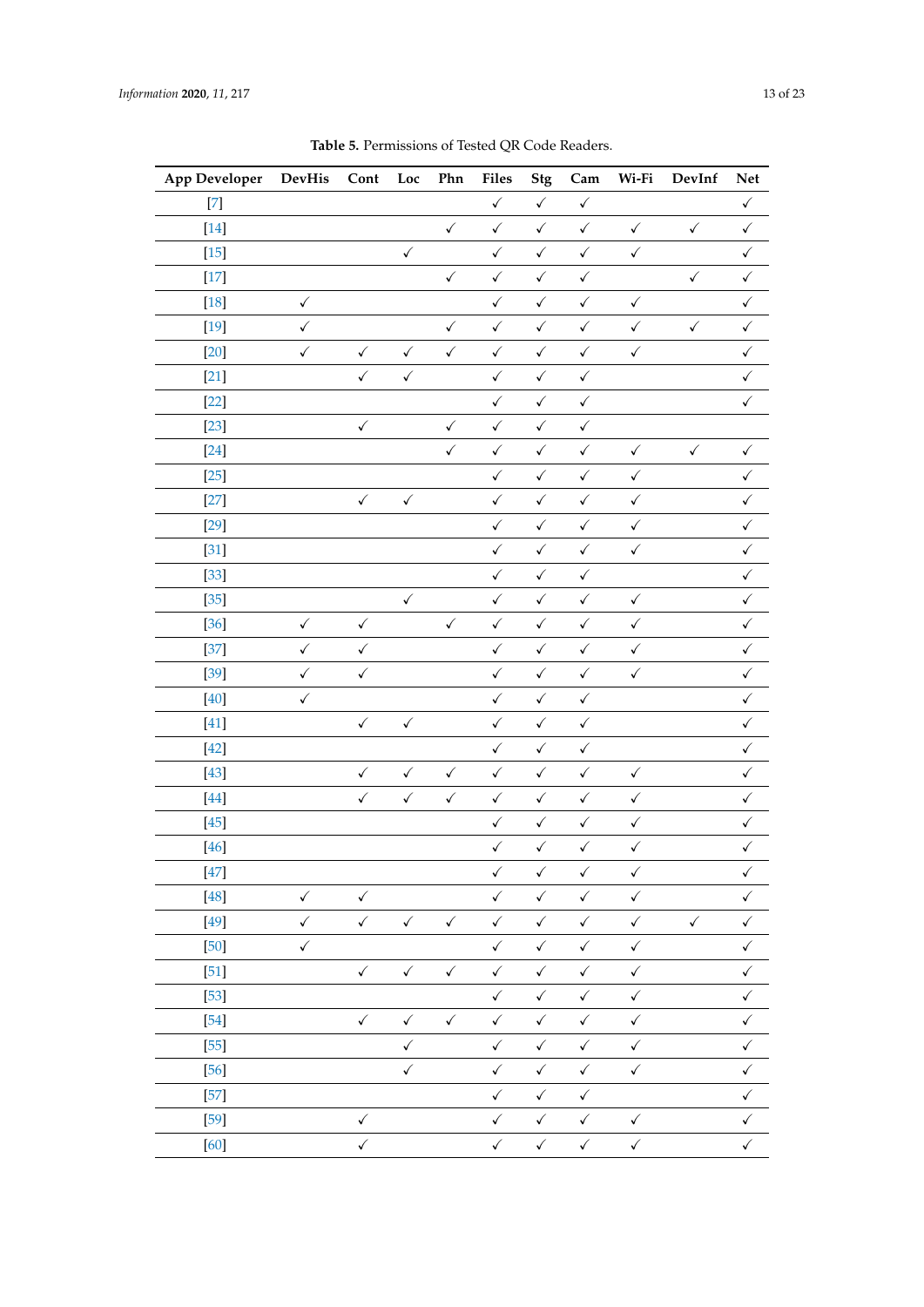<span id="page-13-1"></span>

| <b>App Developer</b> | <b>DevHis</b> | Cont         | Loc          | Phn          | <b>Files</b> | <b>Stg</b>   | Cam          | Wi-Fi        | DevInf       | Net          |
|----------------------|---------------|--------------|--------------|--------------|--------------|--------------|--------------|--------------|--------------|--------------|
| [61]                 |               |              |              | $\checkmark$ | $\checkmark$ | $\checkmark$ | $\checkmark$ | $\checkmark$ |              | ✓            |
| $[62]$               |               |              |              |              | $\checkmark$ | $\checkmark$ | $\checkmark$ |              |              | $\checkmark$ |
| $[63]$               |               | $\checkmark$ |              | $\checkmark$ | $\checkmark$ | $\checkmark$ | $\checkmark$ |              | $\checkmark$ | $\checkmark$ |
| $[65]$               |               |              |              |              | ✓            | $\checkmark$ | $\checkmark$ |              |              | $\checkmark$ |
| [66]                 |               |              | $\checkmark$ | $\checkmark$ | $\checkmark$ | $\checkmark$ | $\checkmark$ | $\checkmark$ |              | $\checkmark$ |
| $[67]$               |               |              |              | $\checkmark$ | $\checkmark$ | $\checkmark$ | ✓            | $\checkmark$ |              | $\checkmark$ |
| [68]                 |               |              | $\checkmark$ |              | $\checkmark$ | ✓            | ✓            |              |              | ✓            |
| [70]                 |               |              |              |              | $\checkmark$ | $\checkmark$ | $\checkmark$ | $\checkmark$ |              | $\checkmark$ |
| $[72]$               | $\checkmark$  |              |              | $\checkmark$ | $\checkmark$ | $\checkmark$ | $\checkmark$ | $\checkmark$ | $\checkmark$ | $\checkmark$ |
| $[74]$               |               | $\checkmark$ | $\checkmark$ | $\checkmark$ | $\checkmark$ | $\checkmark$ | $\checkmark$ | $\checkmark$ |              | $\checkmark$ |
| $[76]$               | $\checkmark$  |              | $\checkmark$ | $\checkmark$ | $\checkmark$ | $\checkmark$ | $\checkmark$ | $\checkmark$ | $\checkmark$ | $\checkmark$ |
| $[78]$               |               |              |              |              | $\checkmark$ | $\checkmark$ | $\checkmark$ |              |              | $\checkmark$ |
| $[79]$               |               |              |              |              | $\checkmark$ | $\checkmark$ | $\checkmark$ | $\checkmark$ |              | $\checkmark$ |
| [80]                 |               | $\checkmark$ | $\checkmark$ | $\checkmark$ | $\checkmark$ | $\checkmark$ | $\checkmark$ | $\checkmark$ |              | $\checkmark$ |
| $[81]$               |               | $\checkmark$ |              | $\checkmark$ | $\checkmark$ | $\checkmark$ | $\checkmark$ |              |              |              |
| $[82]$               |               |              |              |              | $\checkmark$ | $\checkmark$ | $\checkmark$ |              |              | $\checkmark$ |
| $[84]$               |               |              |              |              | $\checkmark$ | $\checkmark$ | $\checkmark$ | $\checkmark$ |              |              |
| $[88]$               |               | $\checkmark$ | $\checkmark$ |              | $\checkmark$ | $\checkmark$ | $\checkmark$ | $\checkmark$ |              | $\checkmark$ |
| $[89]$               | $\checkmark$  |              |              | $\checkmark$ | $\checkmark$ | $\checkmark$ | $\checkmark$ | $\checkmark$ | $\checkmark$ | $\checkmark$ |
| [90]                 |               | $\checkmark$ |              | $\checkmark$ | $\checkmark$ | $\checkmark$ | $\checkmark$ | $\checkmark$ |              | $\checkmark$ |
| $[93]$               | $\checkmark$  | $\checkmark$ |              |              | $\checkmark$ | $\checkmark$ | $\checkmark$ | $\checkmark$ |              | $\checkmark$ |
| $[94]$               | $\checkmark$  |              |              |              | $\checkmark$ | $\checkmark$ | $\checkmark$ | $\checkmark$ |              | $\checkmark$ |
| $[95]$               |               |              |              | $\checkmark$ | $\checkmark$ | $\checkmark$ | $\checkmark$ |              |              | $\checkmark$ |
| $[96]$               |               |              |              |              | $\checkmark$ | $\checkmark$ | $\checkmark$ | $\checkmark$ |              | $\checkmark$ |
| $[97]$               |               |              | $\checkmark$ |              | $\checkmark$ | $\checkmark$ | $\checkmark$ | $\checkmark$ |              | $\checkmark$ |
| [98]                 |               |              |              |              | $\checkmark$ | $\checkmark$ | $\checkmark$ |              |              | $\checkmark$ |
| $[100]$              |               |              |              |              | $\checkmark$ | $\checkmark$ | $\checkmark$ | $\checkmark$ |              | $\checkmark$ |
| $[101]$              |               |              |              |              | $\checkmark$ | $\checkmark$ | $\checkmark$ | $\checkmark$ |              | ✓            |
| $[102]$              |               |              |              |              | $\checkmark$ | $\checkmark$ | $\checkmark$ |              |              | $\checkmark$ |
| $[103]$              |               |              |              |              | $\checkmark$ | $\checkmark$ | $\checkmark$ |              |              | $\checkmark$ |
| $[105]$              |               | $\checkmark$ | $\checkmark$ | $\checkmark$ | $\checkmark$ | $\checkmark$ | $\checkmark$ | $\checkmark$ |              | $\checkmark$ |
| $[107]$              |               |              |              |              | $\checkmark$ | $\checkmark$ | $\checkmark$ |              |              | $\checkmark$ |
| $[109]$              |               |              |              |              | $\checkmark$ | $\checkmark$ | $\checkmark$ |              |              | $\checkmark$ |
| $[110]$              |               |              |              |              | $\checkmark$ | $\checkmark$ | $\checkmark$ |              |              | $\checkmark$ |
| $[111]$              | $\checkmark$  | $\checkmark$ | $\checkmark$ | $\checkmark$ | $\checkmark$ | $\checkmark$ | $\checkmark$ | $\checkmark$ |              | $\checkmark$ |
| $[113]$              |               |              |              |              | $\checkmark$ | $\checkmark$ | $\checkmark$ | $\checkmark$ |              | $\checkmark$ |

**Table 5.** *Cont.*

# <span id="page-13-0"></span>**5. Secure and Usable Barcode Reader Applications**

In this section we first discuss possible design recommendation to develop secure and usable barcode reader applications, and we then present BarSec Droid, a new application that follows this guidelines and has good user feedbacks.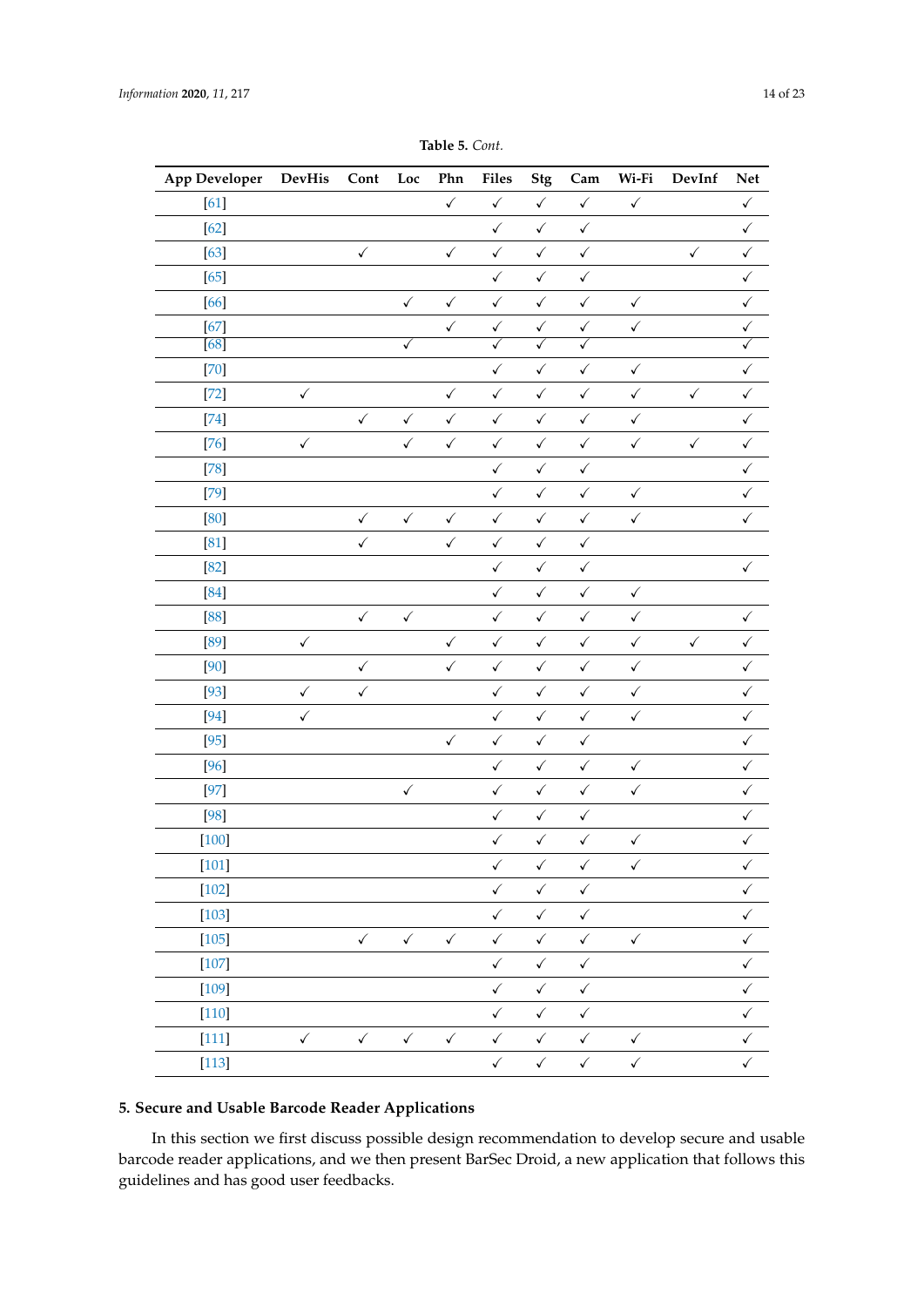#### <span id="page-14-0"></span>*5.1. Design Recommendation*

Based on our assessment for the existing 100 barcode scanners, on limits and drawbacks previously mentioned, and based on suggestions proposed in other works [\[116,](#page-22-7)[120\]](#page-22-11) we recommend the following guidelines to develop secure, usable, and privacy-friendly barcode reader applications:

- **Barcode type:** Support several barcode types, that can be used in various contexts;
- **Barcode format:** Display the barcode format, in order to avoid wrong barcode type decoding;
- **URL checking:** Check URLs inside barcodes to detect malicious ones;
- **Warnings:** Use security warnings such as browser warnings against suspicious URLs;
- **Digital signature:** Apply digital signature services, to authenticate the barcode generator, guarantee data integrity and non-repudiation;
- **Encrypted content:** Adopt encrypted contents, to achieve confidentiality and access control;
- **Limit permissions:** Request least-privilege permissions, and prevent accessing private files to guarantee user privacy. Limit permissions to camera access (to scan the barcode image), and to Internet (to check URLs);
- **Simple interface:** Provide default basic functionalities with simple interface, so that non-expert users can easily use the app;
- **Prevent code execution:** Prevent the execution of any encoded codes or commands in user devices;
- **Supporting material:** Provide manuals and resources for users to learn how to use secure reader applications.

#### *5.2. The BarSec Droid Application*

According to the recommendations presented in Section [5.1,](#page-14-0) we have developed two applications: the BarSec desktop application and the BarSec Droid Android application (Available at: [https://](https://apkpure.com/it/barsec-droid/barcode_security.heider.bsr) [apkpure.com/it/barsec-droid/barcode\\_security.heider.bsr\)](https://apkpure.com/it/barsec-droid/barcode_security.heider.bsr). These applications adopt symmetric and asymmetric cryptographic mechanisms to generate and read secure and usable barcodes, and make use of the ZXing library [\[117\]](#page-22-8). Figure [3](#page-15-0) presents the BarSec Droid Android application.

The barcode generator is available only in the BarSec desktop application, and generates barcodes using the JSON structure, as proposed in [\[116\]](#page-22-7). It offers various security features that include: barcodes authentication, data integrity, access control, and confidentiality. It provides usability warning messages based on the usability guide presented in [\[121\]](#page-22-12) and can be used for both generating and reading QR codes.

Both the BarSec Droid Android application and the BarSec desktop application support different digital signature algorithms i.e., RSA and Elliptic Curve Digital Signature Algorithm (ECDSA) with several key lengths, and use SHA-256 as hash function (see Figure [3\)](#page-15-0). They support hash-based message authentication code (HMAC) with different key lengths. In addition, they use Advanced Encryption Standard (AES) with four modes; Cipher Block Chaining (CBC), Output Feedback (OFB), Cipher Feedback (CFB) and Galois/Counter Mode (GCM). These mechanisms have been studied in detail to meet the usability issues presented in [\[121\]](#page-22-12). We have also implemented Access Control Lists (ACLs) that allow the generator to have multiple layers of data; i.e., multiple users who have controlled access to data.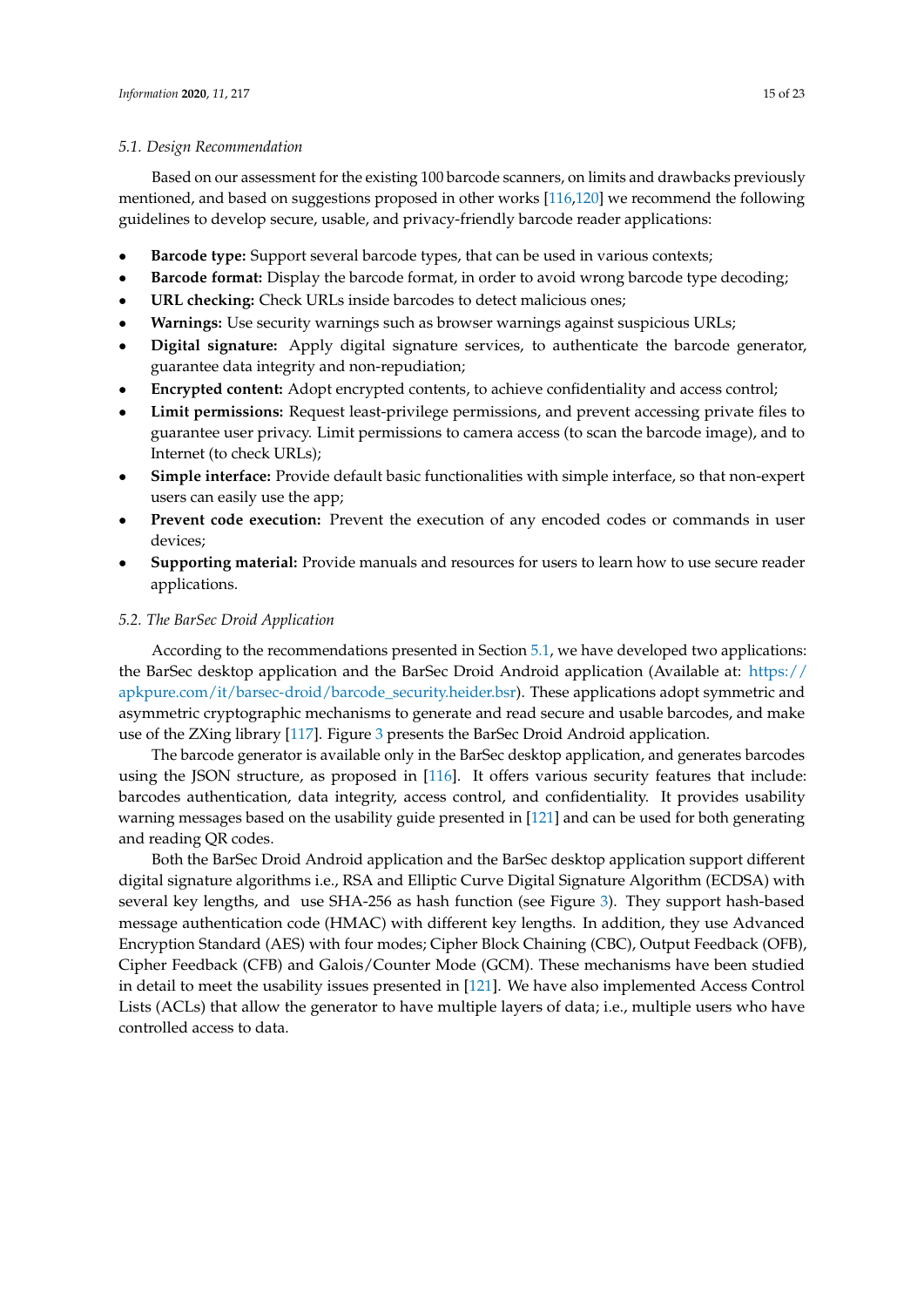<span id="page-15-0"></span>

**Figure 3.** Screenshot of a BarSec Droid Android application.

**Example 1.** *As an example of use assume we have a QR code with the ACL that include these tags: public, student and teacher, where:*

- *Public tag: contains plain text data;*
- *Student tag: contains a ciphertext that is encrypted with the student key.*
- *Teacher tag: contains a ciphertext that is encrypted with the teacher key.*

*Each tag has authorized users who can access its contents, e.g., a student can read the public tag, and the student tag but not the teacher tag (since students do not have the teacher key).*

Table [6](#page-16-1) summarizes the features of the BarSec Droid application. It uses the JSON structure, and it supports barcodes generated by the BarSec Droid Desktop application, and also barcodes that contain Access Control Lists (ACLs). It can read standard QR codes that do not include cryptographic data and that do not follow specific structures. It checks full URLs contained inside barcodes, and checks their online content using Norton Safe Web service [\[122\]](#page-22-13).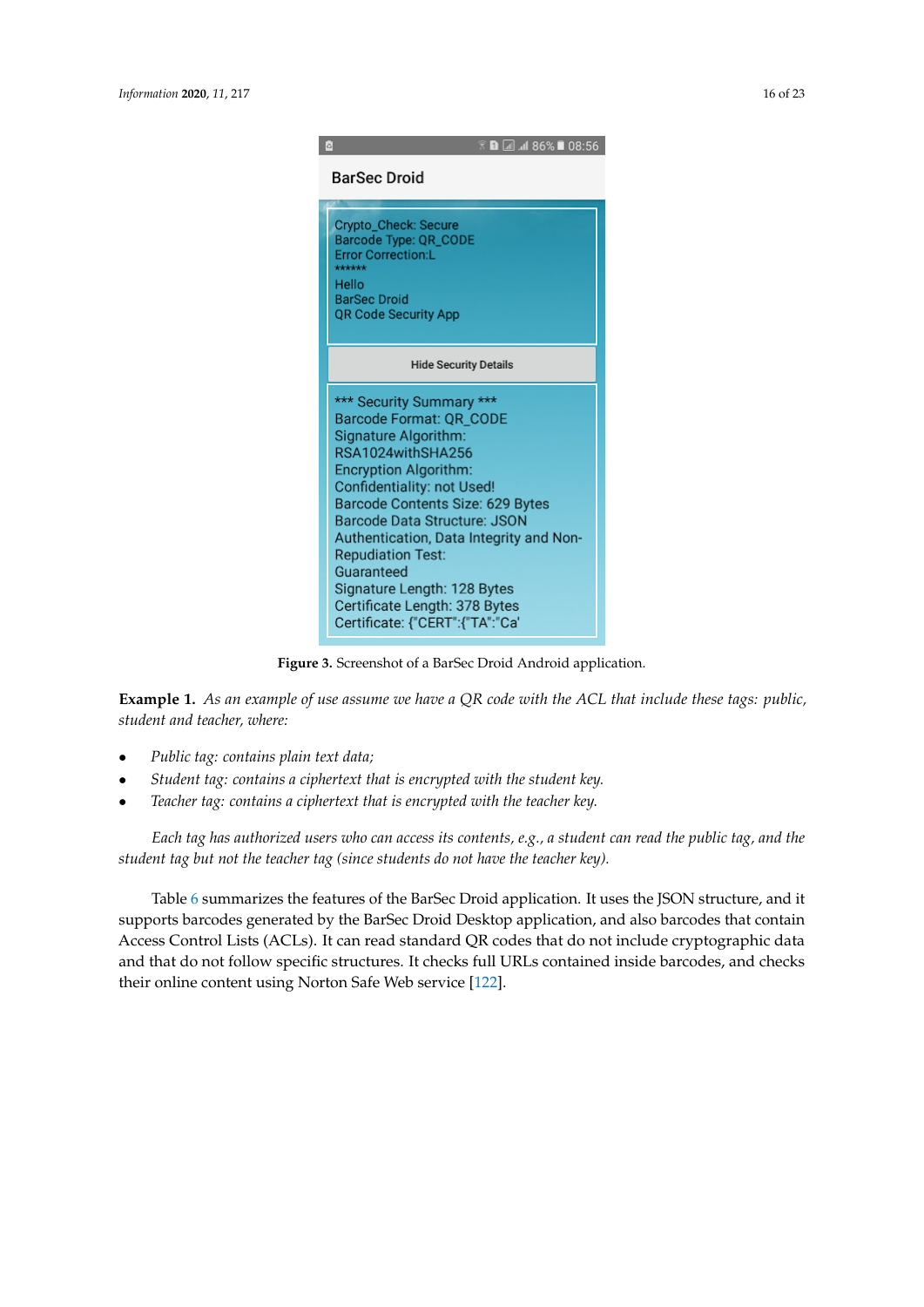<span id="page-16-1"></span>

| Feature                | Supported                  | <b>Key Length (Bits)</b> |
|------------------------|----------------------------|--------------------------|
| Encryption             | AES <sup>a</sup>           | 128-256                  |
|                        | <b>ECDSA</b>               | 256                      |
| Digital Signature      |                            | 1024                     |
|                        | RSA                        | 2048                     |
|                        |                            | 3072                     |
| <b>HMAC</b>            |                            | 128, 256 & 384           |
| <b>Encoding Scheme</b> | ISO-8859-1                 |                          |
| Structure              | <b>ISON</b>                |                          |
| <b>URL Checking</b>    | $\mathcal{N}^{\mathbf{b}}$ |                          |
| Compatibility          | $\mathcal{N}^{\mathsf{C}}$ |                          |

**Table 6.** BarSec Droid Specification.

<sup>a</sup> CBC, OFB, CFB and GCM; <sup>b</sup> Norton safe web; <sup>c</sup> Supports QR codes generated by other apps.

## <span id="page-16-0"></span>**6. Experimental Results**

We have conducted a user survey to get the user reactions about the BarSec Droid usage, and the level of trust for the provided security information. In order to compare the results with other security apps, we have chosen the most popular and secure QR code reader, i.e., QR Droid Private [\[7\]](#page-17-6) that belongs to the popular and Crypto-based protection group. We followed the recommended sample size in [\[123\]](#page-22-14) and conducted a survey with the help of 30 users who were undergraduate students from different colleges. They were asked to scan ten QR codes for each reader. Then, the users completed a survey that was built following the lines of three very popular usability surveys [\[124](#page-22-15)[–126\]](#page-22-16) and a usability survey on secure mobile applications [\[127\]](#page-22-17). Our survey includes the following ten points:

- Overall, I am satisfied with the ease of completing the tasks.
- Overall, I am satisfied with the amount of time it took to complete the tasks.
- Overall, I am satisfied with the support information (warnings and details messages).
- It is flexible?
- I would recommend it to a friend.
- I can effectively complete the tasks using this application.
- I am able to efficiently complete the tasks using this application.
- How much do you trust the security information in the application?
- Overall, I would like to use the application.
- Is the application visually appealing?

Each point had a five-point scale answer, described as: (1: very unsatisfied to 5: very satisfied). We have followed the answers evaluation method used on [\[127\]](#page-22-17) by using paired *t*-test, which is a standard statistical method that compares the mean values of two groups. Paired *t*-test was used because the survey asked the user to evaluate 2 apps at a time.

Table [7](#page-17-8) shows the Means (the value before  $\pm$ ), Mean Standard Error ((MSE), the value after  $\pm$ ), and *p*-value results from participants' feedback for BarSec Droid and QR Droid Private. Note that, in the *t*-test, when the *p*-value is less than 0.05, there is a statistically significant difference between two groups [\[128\]](#page-22-18), and in this case the mean value is marked in bold in the table.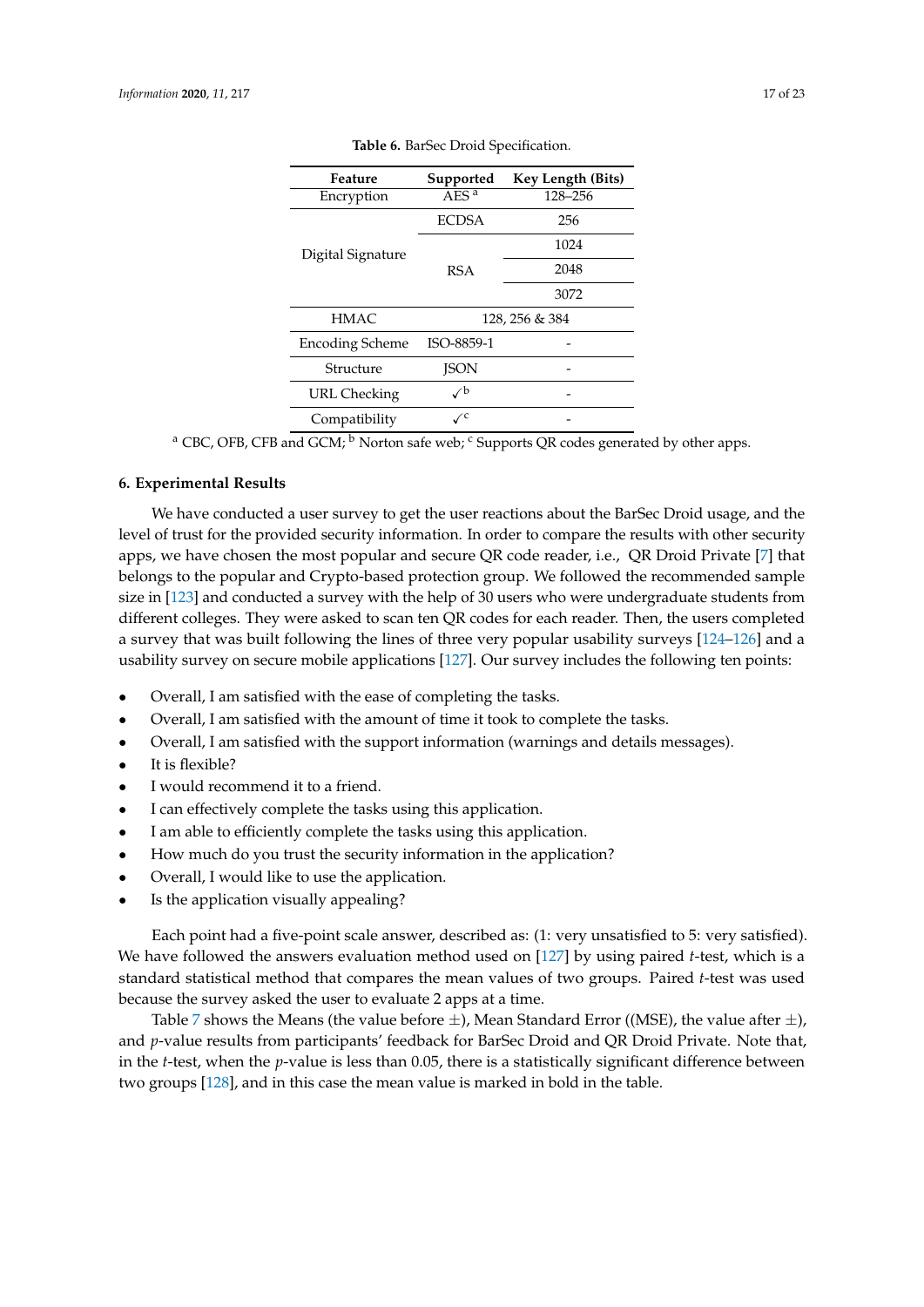<span id="page-17-8"></span>

|                 | Easy to Use   | <b>Time Satisfaction</b> | Support info<br><b>Satisfaction</b> | Security<br>of App          | Likely<br>to Use | Visually Appealing Flexible |               | Recommended   | Effectivelv   | Efficiently   |
|-----------------|---------------|--------------------------|-------------------------------------|-----------------------------|------------------|-----------------------------|---------------|---------------|---------------|---------------|
| BarSec Droid    | $4.2 + 0.1$   | $3.6 \pm 0.2$            | $3.0 \pm 0.2$                       | $3.8 \pm 0.2$ $4.0 \pm 0.2$ |                  | $2.8 \pm 0.2$               | $3.4 \pm 0.2$ | $3.7 + 0.2$   | $3.5 \pm 0.2$ | $3.8 \pm 0.2$ |
|                 | $2.6 \pm 0.2$ | $3.7 \pm 0.2$            | $3.8 \pm 0.2$                       | $2.4 \pm 0.2$ $2.8 \pm 0.1$ |                  | $3.6 \pm 0.2$               | $3.3 \pm 0.2$ | $3.1 \pm 0.2$ | $2.7 \pm 0.2$ | $3.2 \pm 0.2$ |
| <i>p</i> -value | 0.000         | 0.647                    | 0.001                               | 0.000                       | 0.000            | 0.022                       | 0.842         | 0.014         | 0.007         | 0.019         |

**Table 7.** *T*-test Results for BarSec Droid vs. QR Droid Private.

According to Table [7,](#page-17-8) BarSec Droid recorded better answers for easiness of use, security trust, being likely to use, recommended app, effectively and efficiently. On the other hand, QR Droid Private recorded a higher level of support information satisfaction and visually appealing, which reflects the application excellent design and options such as supporting multiple (29) languages. The results of the time of tasks and the flexibility recorded converged values, which reflects that BarSec Droid and QR Droid Private have acceptable time delay and flexible capabilities according to the user feedback.

#### <span id="page-17-7"></span>**7. Conclusions**

This paper presents the most comprehensive evaluation for 100 barcode reader applications from a point of view of security and privacy issues. We have categorized these apps according to their features into five groups: URL security, Crypto-based security, Popular, Weak and, Save-privacy applications. Based on our analysis, we have proposed recommendations towards developing usable, secure and privacy-friendly applications and implemented BarSec Droid, a proof of concept Android app that follows our recommendations. Moreover, we have conducted user experiments to assess user experience on our app, compared to the most popular/secure QR code reader app. The results show that applying the design recommendations will increase the user security trust, ease of use alongside with the efficacy and effectiveness of scanning barcodes. As a future work, we plan to extend our analysis to cover more applications i.e., iOS and Windows phone apps. In addition, we plan to evaluate the available security mechanisms of QR code online contents such as: Google safe browsing and Norton Safe Web.

**Author Contributions:** Conceptualization and Methodology, H.A.M.W. and F.L.L.; Software, Data curation and Writing—original draft preparation, H.A.M.W.; Writing—review and editing, Supervision and Funding acquisition, F.L.L. All authors have read and agreed to the published version of the manuscript.

**Funding:** This research received no external funding.

**Conflicts of Interest:** The authors declare no conflict of interest.

#### **References**

- <span id="page-17-0"></span>1. Denso Wave. QRcode.com DENSO WAVE. 2017. Available online: <http://www.qrcode.com/en> (accessed on 16 April 2020).
- <span id="page-17-1"></span>2. Zara Rizwan. Do People Use QR Codes in 2017? The Answer Will Definitely Surprise You. 2017. Available online: <https://scanova.io/blog/blog/2017/08/04/do-people-use-qr-codes/> (accessed on 16 April 2020).
- <span id="page-17-2"></span>3. Dabrowski, A.; Krombholz, K.; Ullrich, J.; Weippl, E. QR Inception: Barcode-in-Barcode Attacks. In Proceedings of the 4th ACM CCS Workshop on Security and Privacy in Smartphones and Mobile Devices (SPSM'14), Scottsdale, AZ, USA, 7 November 2014; pp. 3–10.
- <span id="page-17-3"></span>4. Cai, H.L.; Yan, B.; Chen, N.; Pan, J.S.; Yang, H.M. Beautified QR code with high storage capacity using sequential module modulation. *Multimed. Tools Appl.* **2019**, *78*, 22575–22599. [\[CrossRef\]](http://dx.doi.org/10.1007/s11042-019-7504-9)
- <span id="page-17-4"></span>5. Akta, C. *The Evolution and Emergence of QR Codes*, 1st ed.; Cambridge Scholars Publishing: Cambridge, UK, 2017.
- <span id="page-17-5"></span>6. Focardi, R.; Luccio, F.; Wahsheh, H. Security Threats and Solutions for Two Dimensional Barcodes: A Comparative Study. In *Computer and Network Security Essentials*; Kevin , D., Ed.; Springer: Berlin/Heidelberg, Germany, 2018; pp. 207–219.
- <span id="page-17-6"></span>7. DroidLa. QR Droid Private. 2016. Available online: <http://qrdroid.com/> (accessed on 16 April 2020).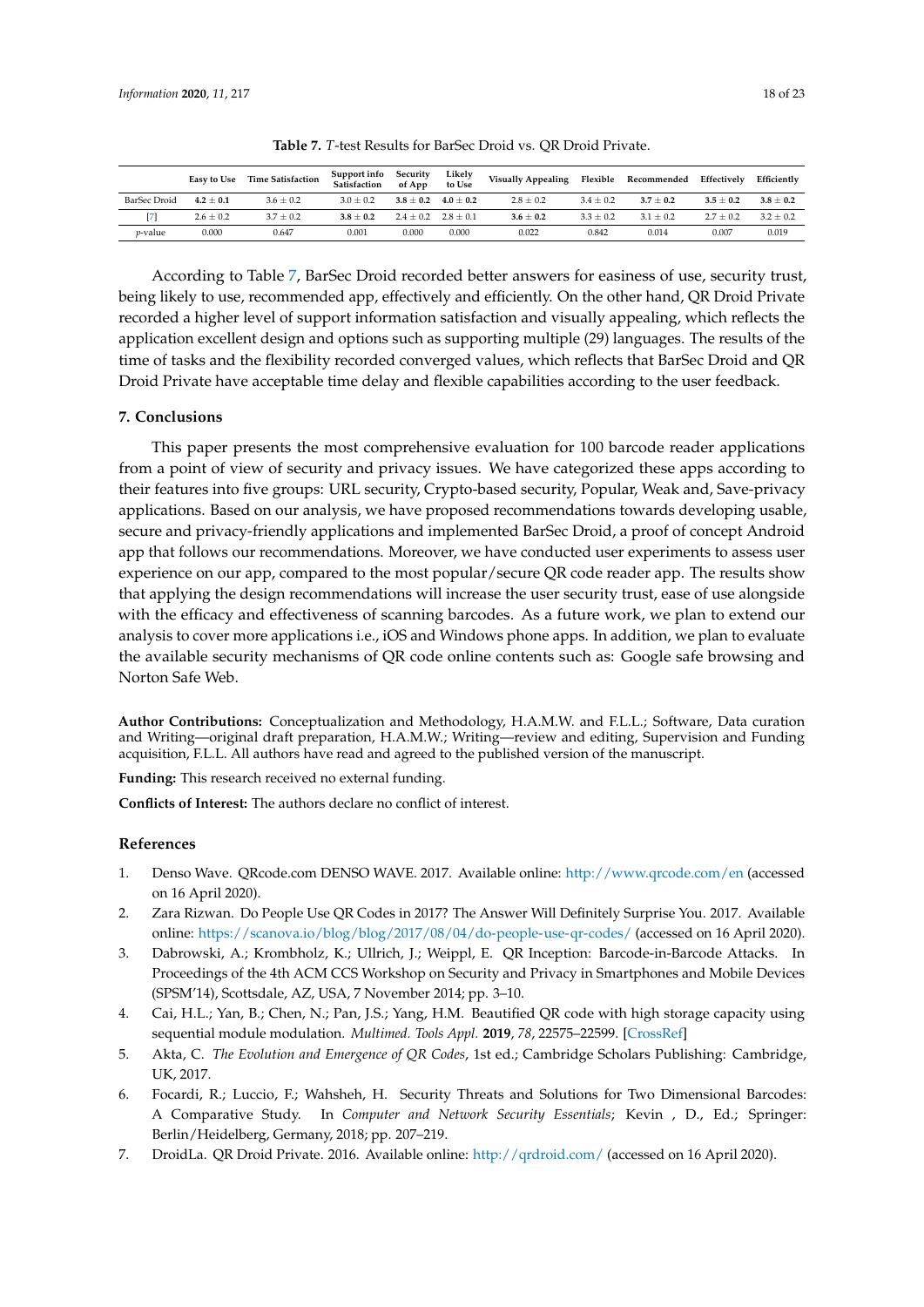- <span id="page-18-0"></span>8. Wahsheh, H.; Luccio, F. Evaluating Security, Privacy and Usability Features of QR Code Readers. In Proceedings of the 5th International Conference on Information Systems Security and Privacy (ICISSP 2019), Prague, Czech Republic, 23–25 February 2019; pp. 266–273.
- <span id="page-18-1"></span>9. Yao, H.; Shin, D. Towards Preventing QR Code Based for Detecting QR Code Based Attacks on Android Phone Using Security Warnings. In Proceedings of the 8th ACM SIGSAC ASIA CCS, Hangzhou, China, 7–10 May 2013; pp. 341–346.
- <span id="page-18-2"></span>10. Google. Google Safe Browsing API, Website. Available online: [https://developers.google.com/safe](https://developers.google.com/safe-browsing/)[browsing/](https://developers.google.com/safe-browsing/) (accessed on 16 April 2020).
- <span id="page-18-3"></span>11. Phishtank. Phishtank API, Website. Available online: <https://www.phishtank.com/> (accessed on 16 April 2020).
- <span id="page-18-4"></span>12. Krombholz, K.; Frühwirt, P.; Rieder, T.; Kapsalis, I.; Ullrich, J.; Weippl, E. QR Code Security–How Secure and Usable Apps Can Protect Users Against Malicious QR Codes. In Proceedings of the 2015 10th International Conference on Availability, Reliability and Security (ARES), Toulouse, France, 24–27 August 2015; pp. 230–237.
- <span id="page-18-5"></span>13. Dudheria, R. Evaluating Features and Effectiveness of Secure QR Code Scanners. In Proceedings of the International Conference on Cyber-Enabled Distributed Computing and Knowledge Discovery (CyberC), Nanjing, China, 12–14 October 2017; pp. 40–49.
- <span id="page-18-6"></span>14. KasperSky Lab. QR Code Reader and Scanner: App for Android. 2018. Available online: [https://free.](https://free.kaspersky.com/?cid=acq-gplay-lnk#mobile) [kaspersky.com/?cid=acq-gplay-lnk#mobile](https://free.kaspersky.com/?cid=acq-gplay-lnk#mobile) (accessed on 16 April 2020).
- <span id="page-18-7"></span>15. G Data Software AG. G DATA QR Code Scanner. 2018. Available online: <https://www.gdata.de/> (accessed on 16 April 2020).
- <span id="page-18-8"></span>16. Google Inc. Google Play Store. 2018. Available online: <https://play.google.com/store?hl=en> (accessed on 16 April 2020).
- <span id="page-18-9"></span>17. NortonMobile. Norton Snap QR Code Reader. 2016. Available online: [https://support.norton.com/sp/en/](https://support.norton.com/sp/en/us/home/current/solutions/v64691018_EndUserProfile_en_us?client=norton&site=nrtn_en_US) [us/home/current/solutions/v64691018\\_EndUserProfile\\_en\\_us?client=norton&site=nrtn\\_en\\_US](https://support.norton.com/sp/en/us/home/current/solutions/v64691018_EndUserProfile_en_us?client=norton&site=nrtn_en_US) (accessed on 16 April 2020).
- <span id="page-18-10"></span>18. Trend Micro. QR Scanner-Free, Safe QR Code Reader, Zero Ads. 2018. Available online: [https://www.](https://www.trendmicro.com/en_us/business.html) [trendmicro.com/en\\_us/business.html](https://www.trendmicro.com/en_us/business.html) (accessed on 16 April 2020).
- <span id="page-18-11"></span>19. FANSec Lab Apps. Secure QR Code Scanner. 2018. Available online: [https://play.google.com/store/apps/](https://play.google.com/store/apps/details?id=com.fansec.lab.security.secureqrcodescanner) [details?id=com.fansec.lab.security.secureqrcodescanner](https://play.google.com/store/apps/details?id=com.fansec.lab.security.secureqrcodescanner) (accessed on 16 April 2020).
- <span id="page-18-12"></span>20. Madiff Net. QR & Barcode Security. 2017. Available online: [https://play.google.com/store/apps/details?](https://play.google.com/store/apps/details?id=com.trustbookin.qrcodebarcodesecurity) [id=com.trustbookin.qrcodebarcodesecurity](https://play.google.com/store/apps/details?id=com.trustbookin.qrcodebarcodesecurity) (accessed on 16 April 2020).
- <span id="page-18-13"></span>21. Dennings. Safe QR-Scanner & Generato. 2018. Available online: <http://www.dennings.org/> (accessed on 16 April 2020).
- <span id="page-18-14"></span>22. KidControl Dev. Safe GeoTag QR Scanner. 2018. Available online: [https://web.facebook.com/GeoTagQR?](https://web.facebook.com/GeoTagQR?_rdc=1&_rdr) [\\_rdc=1&\\_rdr](https://web.facebook.com/GeoTagQR?_rdc=1&_rdr) (accessed on 16 April 2020).
- <span id="page-18-15"></span>23. Tengler, D. Crypto Message. 2018. Available online: [https://play.google.com/store/apps/details?id=cz.](https://play.google.com/store/apps/details?id=cz.crypto_message_free.apk) [crypto\\_message\\_free.apk](https://play.google.com/store/apps/details?id=cz.crypto_message_free.apk) (accessed on 16 April 2020).
- <span id="page-18-16"></span>24. Avira. Free QR Scanner. 2018. Available online: <https://www.avira.com/> (accessed on 16 April 2020).
- <span id="page-18-17"></span>25. Browser Extension. QR Code Scanner & Barcode Reader for CM Browser 2018. Available online: [http:](http://www.cmcm.com/en-us/) [//www.cmcm.com/en-us/](http://www.cmcm.com/en-us/) (accessed on 16 April 2020).
- <span id="page-18-18"></span>26. SECUSO Research Group. QR Scanner (Privacy Friendly). 2016. Available online: [https://secuso.aifb.kit.](https://secuso.aifb.kit.edu/index.php) [edu/index.php](https://secuso.aifb.kit.edu/index.php) (accessed on 16 April 2020).
- <span id="page-18-19"></span>27. X and C Hi-Tech Inc. Scan 2D Social QR Code Scanner. 2016. Available online: [http://www.scan2d.com/](http://www.scan2d.com/static/index.html) [static/index.html](http://www.scan2d.com/static/index.html) (accessed on 16 April 2020).
- <span id="page-18-20"></span>28. iTechSol. Secure QR Barcode Scanner. 2018. Available online: [https://play.google.com/store/apps/details?](https://play.google.com/store/apps/details?id=com.scanner.qr.barcode.reader.bar.codes) [id=com.scanner.qr.barcode.reader.bar.codes](https://play.google.com/store/apps/details?id=com.scanner.qr.barcode.reader.bar.codes) (accessed on 16 April 2020).
- <span id="page-18-21"></span>29. Red Dodo. QR & Barcode Reader (Secure). 2014. Available online: [http://reddodo.com/qr-barcode-scanner.](http://reddodo.com/qr-barcode-scanner.php) [php](http://reddodo.com/qr-barcode-scanner.php) (accessed on 16 April 2020).
- <span id="page-18-22"></span>30. Tokoware. Private QR Reader Free. 2016. Available online: <http://www.tokoware.com/> (accessed on 16 April 2020).
- <span id="page-18-23"></span>31. FancyApp. QR Code Reader Extreme. 2018. Available online: [https://play.google.com/store/apps/details?](https://play.google.com/store/apps/details?id=com.fancyapp.qrcode.barcode.scanner.reader) [id=com.fancyapp.qrcode.barcode.scanner.reader](https://play.google.com/store/apps/details?id=com.fancyapp.qrcode.barcode.scanner.reader) (accessed on 16 April 2020).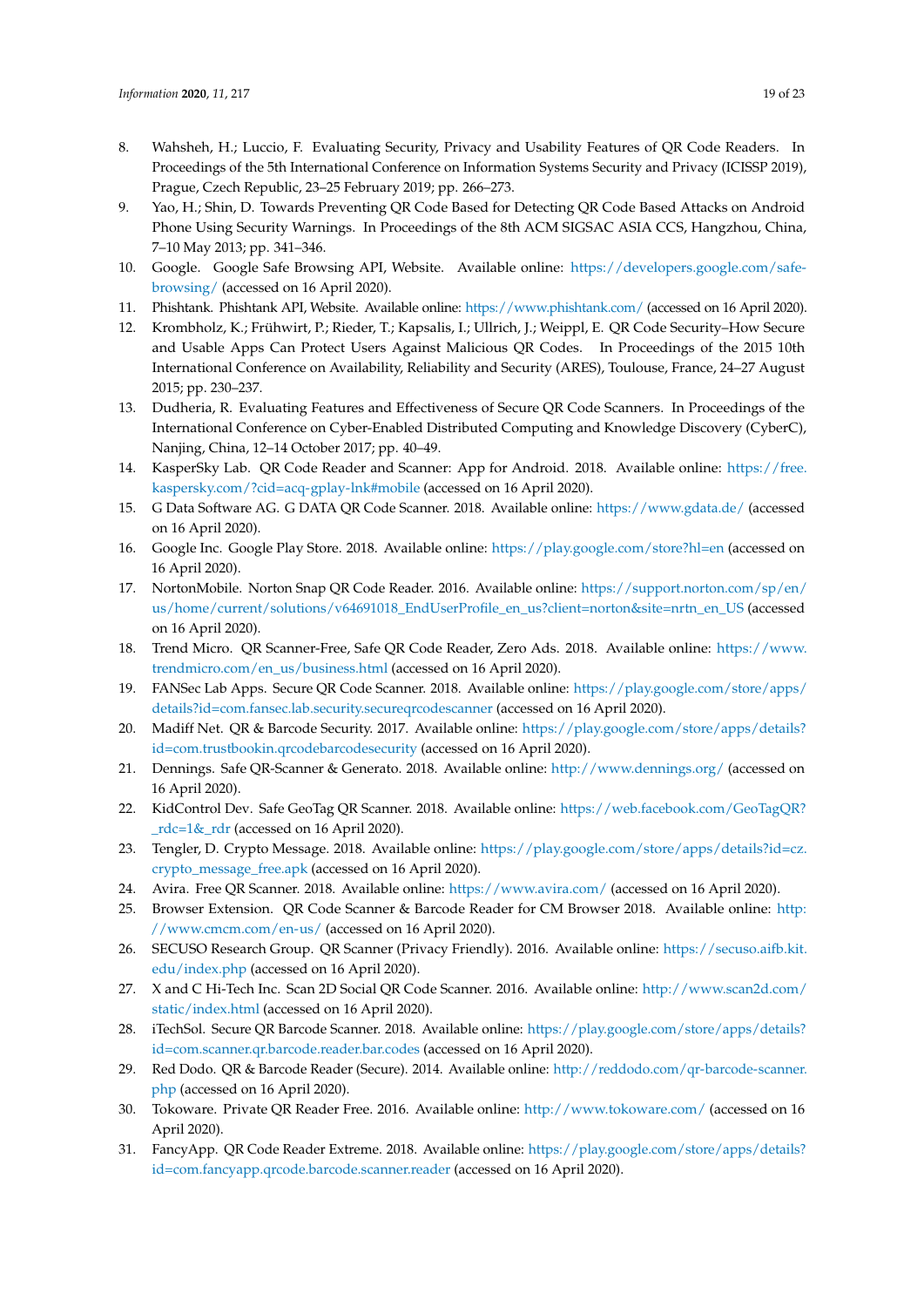- <span id="page-19-0"></span>32. TeaCapps. QR & Barcode Reader. 2018. Available online: [https://play.google.com/store/apps/details?id=](https://play.google.com/store/apps/details?id=com.teacapps.barcodescanner) [com.teacapps.barcodescanner](https://play.google.com/store/apps/details?id=com.teacapps.barcodescanner) (accessed on 16 April 2020).
- <span id="page-19-1"></span>33. Ecrubit Consultancy Service. EC QR. 2018. Available online: <http://www.ecrubit.com/> (accessed on 16 April 2020).
- <span id="page-19-2"></span>34. Application4u. Lightning QRcode Scanner. 2018. Available online: <http://ww7.application-4u.com/> (accessed on 16 April 2020).
- <span id="page-19-3"></span>35. Scan. QR Code Reader. 2016. Available online: <https://www.scan.me/> (accessed on 16 April 2020).
- <span id="page-19-5"></span><span id="page-19-4"></span>36. ZXing Team. Barcode Scanner. 2017. Available online: <https://github.com/zxing/> (accessed on 16 April 2020).
- 37. Geeks.Lab.2015. Barcode Scanner Pro. 2018. Available online: [https://play.google.com/store/apps/details?](https://play.google.com/store/apps/details?id=com.geekslab.qrbarcodescanner.pro) [id=com.geekslab.qrbarcodescanner.pro](https://play.google.com/store/apps/details?id=com.geekslab.qrbarcodescanner.pro) (accessed on 16 April 2020).
- <span id="page-19-6"></span>38. Gamma Play. QR & Barcode Scanner. 2018. Available online: [https://play.google.com/store/apps/details?](https://play.google.com/store/apps/details?id=com.gamma.scan) [id=com.gamma.scan](https://play.google.com/store/apps/details?id=com.gamma.scan) (accessed on 16 April 2020).
- <span id="page-19-7"></span>39. Barcode Scanner. QR & Barcode Scanner. 2018. Available online: [https://barcodescannerblog.wordpress.](https://barcodescannerblog.wordpress.com/) [com/](https://barcodescannerblog.wordpress.com/) (accessed on 16 April 2020).
- <span id="page-19-8"></span>40. EZ to Use. Free QR Scanner: Bar Code Scanner & QR Code Reader. 2018. Available online: [https:](https://play.google.com/store/apps/details?id=app.qrcode) [//play.google.com/store/apps/details?id=app.qrcode](https://play.google.com/store/apps/details?id=app.qrcode) (accessed on 16 April 2020).
- <span id="page-19-9"></span>41. I-Plex Technology. Fastest QR Barcode Reader: Scanner And Generator. 2018. Available online: [https:](https://play.google.com/store/apps/details?id=com.iplextech.barcode.scanner) [//play.google.com/store/apps/details?id=com.iplextech.barcode.scanner](https://play.google.com/store/apps/details?id=com.iplextech.barcode.scanner) (accessed on 16 April 2020).
- <span id="page-19-10"></span>42. ECO MOBILE VN. QR Code Scanner: Barcode Scanner & QR Code Reader. 2019. Available online: [https:](https://play.google.com/store/apps/details?id=com.vtool.qrcodereader.barcodescanner) [//play.google.com/store/apps/details?id=com.vtool.qrcodereader.barcodescanner](https://play.google.com/store/apps/details?id=com.vtool.qrcodereader.barcodescanner) (accessed on 16 April 2020).
- <span id="page-19-11"></span>43. Gfects. G-scan QR Code and Barcode Scanner. 2018. Available online: [https://play.google.com/store/](https://play.google.com/store/apps/details?id=com.gscan.app) [apps/details?id=com.gscan.app](https://play.google.com/store/apps/details?id=com.gscan.app) (accessed on 16 April 2020).
- <span id="page-19-12"></span>44. Gfects. G-tos NFC Writer and QR Code and NFC Reader. 2019. Available online: [https://play.google.com/](https://play.google.com/store/apps/details?id=com.gfects.app) [store/apps/details?id=com.gfects.app](https://play.google.com/store/apps/details?id=com.gfects.app) (accessed on 16 April 2020).
- <span id="page-19-13"></span>45. TWMobile. QR code reader QR Code Scanner. 2019. Available online: [https://play.google.com/store/](https://play.google.com/store/apps/details?id=tw.mobileapp.qrcode.banner) [apps/details?id=tw.mobileapp.qrcode.banner](https://play.google.com/store/apps/details?id=tw.mobileapp.qrcode.banner) (accessed on 16 April 2020).
- <span id="page-19-14"></span>46. Duy Pham (MMLab). QR Code Reader no Ads. 2019. Available online: [https://play.google.com/store/](https://play.google.com/store/apps/details?id=com.duyp.vision.qrcode.reader) [apps/details?id=com.duyp.vision.qrcode.reader](https://play.google.com/store/apps/details?id=com.duyp.vision.qrcode.reader) (accessed on 16 April 2020).
- <span id="page-19-15"></span>47. bestdeveloperteam. QR Code Scanner. 2019. Available online: [https://play.google.com/store/apps/](https://play.google.com/store/apps/details?id=com.barcodereader.qrcodereader) [details?id=com.barcodereader.qrcodereader](https://play.google.com/store/apps/details?id=com.barcodereader.qrcodereader) (accessed on 16 April 2020).
- <span id="page-19-16"></span>48. Barcode Scanner. Barcode Scanner. 2019. Available online: [https://play.google.com/store/apps/details?](https://play.google.com/store/apps/details?id=com.qrcodescanner.barcodescanner) [id=com.qrcodescanner.barcodescanner](https://play.google.com/store/apps/details?id=com.qrcodescanner.barcodescanner) (accessed on 16 April 2020).
- <span id="page-19-17"></span>49. Mobile Ecology Group. QR Scanner Pro: All QR & Barcode. 2019. Available online: [https://play.google.](https://play.google.com/store/apps/details?id=qrcode.reader.qrcode.scanner) [com/store/apps/details?id=qrcode.reader.qrcode.scanner](https://play.google.com/store/apps/details?id=qrcode.reader.qrcode.scanner) (accessed on 16 April 2020).
- <span id="page-19-18"></span>50. Hauyu. SmartScan QR Scanner & QR Code Scanner Smart Scan. 2019. Available online: [https://play.google.](https://play.google.com/store/apps/details?id=qr.barcode.reader.scanner.tool) [com/store/apps/details?id=qr.barcode.reader.scanner.tool](https://play.google.com/store/apps/details?id=qr.barcode.reader.scanner.tool) (accessed on 16 April 2020).
- <span id="page-19-19"></span>51. Best App-Top Droid Team. QR code reader-QR Code & Barcode Scanner. 2018. Available online: [https:](https://play.google.com/store/apps/details?id=com.tohsoft.qrcode) [//play.google.com/store/apps/details?id=com.tohsoft.qrcode](https://play.google.com/store/apps/details?id=com.tohsoft.qrcode) (accessed on 16 April 2020).
- <span id="page-19-20"></span>52. Net2user Team. Net2user QR Code Scanner. 2019. Available online: [https://play.google.com/store/apps/](https://play.google.com/store/apps/details?id=com.net2user.qrscanner) [details?id=com.net2user.qrscanner](https://play.google.com/store/apps/details?id=com.net2user.qrscanner) (accessed on 16 April 2020).
- <span id="page-19-21"></span>53. 1MB. QR Scanner & Barcode Scanner 2019. 2019. Available online: [https://play.google.com/store/apps/](https://play.google.com/store/apps/details?id=com.kitkats.qrscanner) [details?id=com.kitkats.qrscanner](https://play.google.com/store/apps/details?id=com.kitkats.qrscanner) (accessed on 16 April 2020).
- <span id="page-19-22"></span>54. Best App-Top Droid Team. QR Code Reader- Barcode Scanner. 2018. Available online: [https://play.google.](https://play.google.com/store/apps/details?id=com.tohsoft.qrcode.lite) [com/store/apps/details?id=com.tohsoft.qrcode.lite](https://play.google.com/store/apps/details?id=com.tohsoft.qrcode.lite) (accessed on 16 April 2020).
- <span id="page-19-23"></span>55. Maheshandsons. My Secure Qrcode Generator & Barcode Scanner. 2018. Available online: [https://play.](https://play.google.com/store/apps/details?id=com.mandsons.QrCodeScanner) [google.com/store/apps/details?id=com.mandsons.QrCodeScanner](https://play.google.com/store/apps/details?id=com.mandsons.QrCodeScanner) (accessed on 16 April 2020).
- <span id="page-19-24"></span>56. Big Ocean Studio. QR Code Scanner & Code Reader-Scan Barcode. 2019. Available online: [https://play.](https://play.google.com/store/apps/details?id=com.bigoceanstudio.qr.code.scanner.code.reader.scan.barcode) [google.com/store/apps/details?id=com.bigoceanstudio.qr.code.scanner.code.reader.scan.barcode](https://play.google.com/store/apps/details?id=com.bigoceanstudio.qr.code.scanner.code.reader.scan.barcode) (accessed on 16 April 2020).
- <span id="page-19-25"></span>57. hopesj0314. QR CODE READER- Easy, Fast and Free. 2019. Available online: [https://play.google.com/](https://play.google.com/store/apps/details?id=com.hopej.android.go) [store/apps/details?id=com.hopej.android.go](https://play.google.com/store/apps/details?id=com.hopej.android.go) (accessed on 16 April 2020).
- <span id="page-19-26"></span>58. turbo01. ScanOne: Barcode and QR Scanner. 2019. Available online: [https://play.google.com/store/apps/](https://play.google.com/store/apps/details?id=com.developer.scanone) [details?id=com.developer.scanone](https://play.google.com/store/apps/details?id=com.developer.scanone) (accessed on 16 April 2020).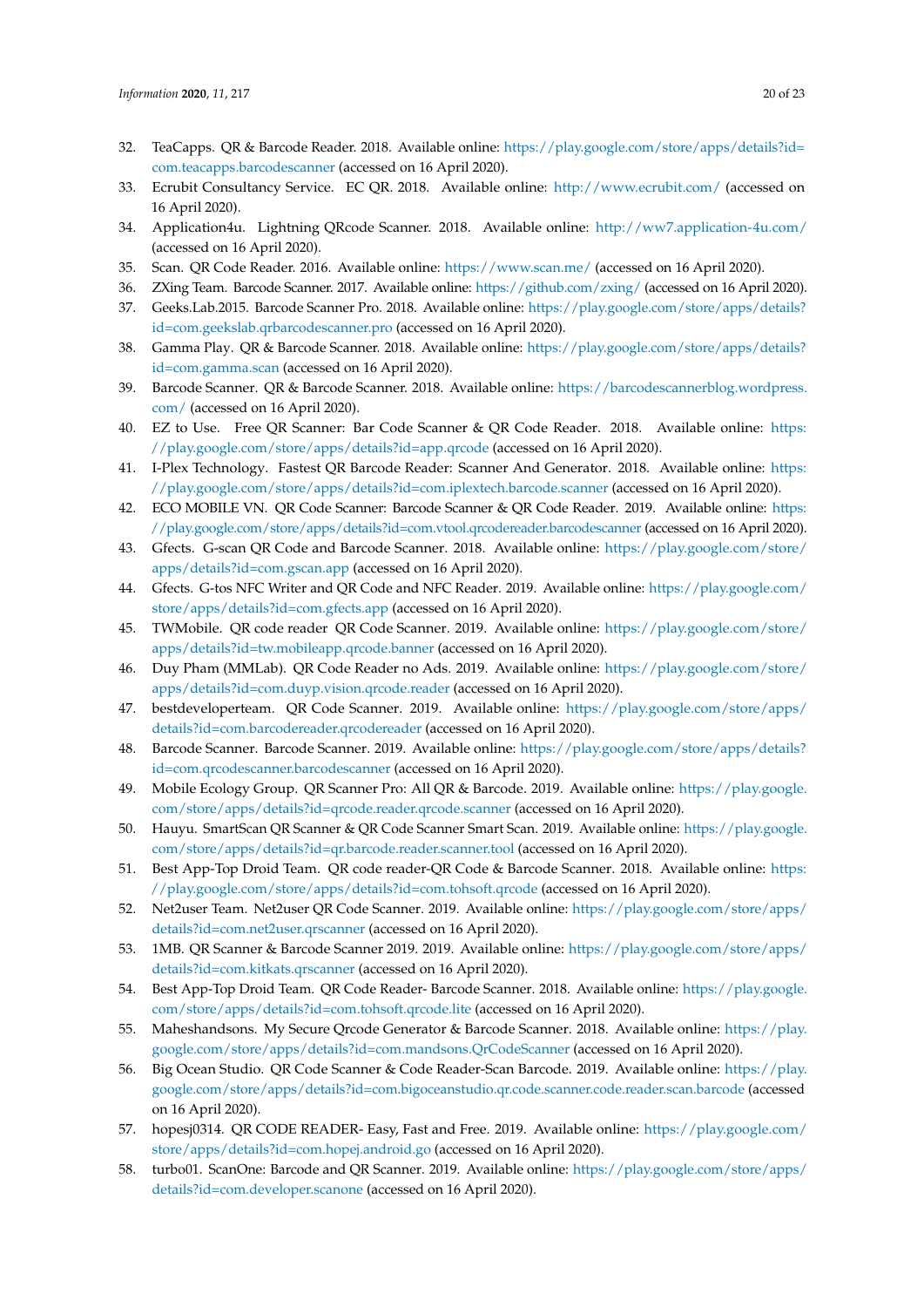- <span id="page-20-0"></span>59. AapniApps. Qr Barcode Scanner: Scan Multiple Codes at once. 2019. Available online: [https://play.google.](https://play.google.com/store/apps/details?id=com.aapnitech.scannerapp) [com/store/apps/details?id=com.aapnitech.scannerapp](https://play.google.com/store/apps/details?id=com.aapnitech.scannerapp) (accessed on 16 April 2020).
- <span id="page-20-1"></span>60. Geegle Tech. QRCode-Secure, Free, Simple Barcode Scanner. 2018. Available online: [https://play.google.](https://play.google.com/store/apps/details?id=com.yy.adam.qrcode) [com/store/apps/details?id=com.yy.adam.qrcode](https://play.google.com/store/apps/details?id=com.yy.adam.qrcode) (accessed on 16 April 2020).
- <span id="page-20-2"></span>61. National. G.S. Best QR Code & Barcode Scanner. 2019. Available online: [https://play.google.com/store/](https://play.google.com/store/apps/details?id=com.qrcodescan) [apps/details?id=com.qrcodescan](https://play.google.com/store/apps/details?id=com.qrcodescan) (accessed on 16 April 2020).
- <span id="page-20-3"></span>62. Ulterior Services. QR Barcode Scanner and Generator. 2018. Available online: [https://play.google.com/](https://play.google.com/store/apps/details?id=com.ulterior.barcodescanner) [store/apps/details?id=com.ulterior.barcodescanner](https://play.google.com/store/apps/details?id=com.ulterior.barcodescanner) (accessed on 16 April 2020).
- <span id="page-20-4"></span>63. Hertikha. QR Code Reader. 2018. Available online: [https://play.google.com/store/apps/details?id=com.](https://play.google.com/store/apps/details?id=com.perfect.codereader) [perfect.codereader](https://play.google.com/store/apps/details?id=com.perfect.codereader) (accessed on 16 April 2020).
- <span id="page-20-5"></span>64. Dikamjit Borah. Super Ultimate QR Scanner. 2018. Available online: [https://play.google.com/store/apps/](https://play.google.com/store/apps/details?id=com.dikamjitborah.hobarb.superqrscanner) [details?id=com.dikamjitborah.hobarb.superqrscanner](https://play.google.com/store/apps/details?id=com.dikamjitborah.hobarb.superqrscanner) (accessed on 16 April 2020).
- <span id="page-20-6"></span>65. Spartan Studio Inc. QR Code Reader, Barcode Scanner: QR Code Generator. 2019. Available online: [https:](https://play.google.com/store/apps/details?id=com.qrcodereader.barcode.codescanner.generator) [//play.google.com/store/apps/details?id=com.qrcodereader.barcode.codescanner.generator](https://play.google.com/store/apps/details?id=com.qrcodereader.barcode.codescanner.generator) (accessed on 16 April 2020).
- <span id="page-20-7"></span>66. TPCreative. QR Code & Barcode: Scanner, Reader, Creator. 2019. Available online: [https://play.google.](https://play.google.com/store/apps/details?id=tpcreative.co.qrscanner.free.release) [com/store/apps/details?id=tpcreative.co.qrscanner.free.release](https://play.google.com/store/apps/details?id=tpcreative.co.qrscanner.free.release) (accessed on 16 April 2020).
- <span id="page-20-8"></span>67. HAK Media Team. QR Code Scanner. 2018. Available online: [https://play.google.com/store/apps/details?](https://play.google.com/store/apps/details?id=com.hak.qrbarcodescanner) [id=com.hak.qrbarcodescanner](https://play.google.com/store/apps/details?id=com.hak.qrbarcodescanner) (accessed on 16 April 2020).
- <span id="page-20-9"></span>68. bghavocapps. QR & Barcode Scanner. 2018. Available online: [https://play.google.com/store/apps/details?](https://play.google.com/store/apps/details?id=com.bghavocapps.qrandbarcodecodescannerapp) [id=com.bghavocapps.qrandbarcodecodescannerapp](https://play.google.com/store/apps/details?id=com.bghavocapps.qrandbarcodecodescannerapp) (accessed on 16 April 2020).
- <span id="page-20-10"></span>69. SanjoyBiswas. Qr Scanner Pro:Fast & Secure Scanner. 2018. Available online: [https://play.google.com/](https://play.google.com/store/apps/details?id=com.qrdemo) [store/apps/details?id=com.qrdemo](https://play.google.com/store/apps/details?id=com.qrdemo) (accessed on 16 April 2020).
- <span id="page-20-11"></span>70. Apps Wing. Lightning QR Code Scanner: Business Card Generator. 2019. Available online: [https:](https://play.google.com/store/apps/details?id=com.appswing.qr.barcodescanner.barcodereader) [//play.google.com/store/apps/details?id=com.appswing.qr.barcodescanner.barcodereader](https://play.google.com/store/apps/details?id=com.appswing.qr.barcodescanner.barcodereader) (accessed on 16 April 2020).
- <span id="page-20-12"></span>71. 4 Tech Solutions. Barcode Reader: Barcode Scanner- QR Code Scanner. 2019. Available online: [https:](https://play.google.com/store/apps/details?id=com.fourtechsolutions.barcodescanner_barcodereader) [//play.google.com/store/apps/details?id=com.fourtechsolutions.barcodescanner\\_barcodereader](https://play.google.com/store/apps/details?id=com.fourtechsolutions.barcodescanner_barcodereader) (accessed on 16 April 2020).
- <span id="page-20-13"></span>72. PRO APP Master. QR Code Master&Barcode Scanner-Free Safe Fast. 2019. Available online: [https:](https://play.google.com/store/apps/details?id=oms.mmc.qrscan) [//play.google.com/store/apps/details?id=oms.mmc.qrscan](https://play.google.com/store/apps/details?id=oms.mmc.qrscan) (accessed on 16 April 2020).
- <span id="page-20-14"></span>73. Karmkeeda labs. Qr Code Scanner. 2018. Available online: [https://play.google.com/store/apps/details?](https://play.google.com/store/apps/details?id=com.appybuilder.videosongs733.Barcode) [id=com.appybuilder.videosongs733.Barcode](https://play.google.com/store/apps/details?id=com.appybuilder.videosongs733.Barcode) (accessed on 16 April 2020).
- <span id="page-20-15"></span>74. danny apps. QR Code Reader. 2019. Available online: [https://play.google.com/store/apps/details?id=](https://play.google.com/store/apps/details?id=com.qrcode.reader.codebar) [com.qrcode.reader.codebar](https://play.google.com/store/apps/details?id=com.qrcode.reader.codebar) (accessed on 16 April 2020).
- <span id="page-20-16"></span>75. Unger, A. SafeQR. 2018. Available online: [https://play.google.com/store/apps/details?id=biz.ungerware.](https://play.google.com/store/apps/details?id=biz.ungerware.safeqr) [safeqr](https://play.google.com/store/apps/details?id=biz.ungerware.safeqr) (accessed on 16 April 2020).
- <span id="page-20-17"></span>76. JLeagues. QR Code Reader. 2017. Available online: [https://play.google.com/store/apps/details?id=com.](https://play.google.com/store/apps/details?id=com.zerg.zxing) [zerg.zxing](https://play.google.com/store/apps/details?id=com.zerg.zxing) (accessed on 16 April 2020).
- <span id="page-20-18"></span>77. Pratik@Devloper. Fast QR and Barcode Scanner. 2018. Available online: [https://play.google.com/store/](https://play.google.com/store/apps/details?id=com.technicalblogger20.QR_and_Barcode_scanner) [apps/details?id=com.technicalblogger20.QR\\_and\\_Barcode\\_scanner](https://play.google.com/store/apps/details?id=com.technicalblogger20.QR_and_Barcode_scanner) (accessed on 16 April 2020).
- <span id="page-20-19"></span>78. SOLEZERO.COM. QR Code Secret. 2019. Available online: [https://play.google.com/store/apps/details?](https://play.google.com/store/apps/details?id=com.solezero.android.qrcodesecret) [id=com.solezero.android.qrcodesecret](https://play.google.com/store/apps/details?id=com.solezero.android.qrcodesecret) (accessed on 16 April 2020).
- <span id="page-20-20"></span>79. liliandroid. enQRCode: My Encrypted MSG-QR Code. 2019. Available online: [https://play.google.com/](https://play.google.com/store/apps/details?id=com.liliandroid.enqrccmyencryptedmsg) [store/apps/details?id=com.liliandroid.enqrccmyencryptedmsg](https://play.google.com/store/apps/details?id=com.liliandroid.enqrccmyencryptedmsg) (accessed on 16 April 2020).
- <span id="page-20-21"></span>80. Green Apple Studio. QR Code Reader. 2019. Available online: [https://play.google.com/store/apps/](https://play.google.com/store/apps/details?id=com.apple.qrcode.reader) [details?id=com.apple.qrcode.reader](https://play.google.com/store/apps/details?id=com.apple.qrcode.reader) (accessed on 16 April 2020).
- <span id="page-20-22"></span>81. SaiFinTex. Secret QrCode. 2019. Available online: <https://apkpure.com/secret-qrcode/org.saifintex.qrcode> (accessed on 16 April 2020).
- <span id="page-20-23"></span>82. pak developer master. QR Code Scanner & Generator 2019. 2019. Available online: [https://play.google.](https://play.google.com/store/apps/details?id=qrcode.masterapps.com.pak) [com/store/apps/details?id=qrcode.masterapps.com.pak](https://play.google.com/store/apps/details?id=qrcode.masterapps.com.pak) (accessed on 16 April 2020).
- <span id="page-20-24"></span>83. Iterative Solution Limited. Global Input App. 2018. Available online: [https://play.google.com/store/apps/](https://play.google.com/store/apps/details?id=uk.co.globalinput) [details?id=uk.co.globalinput](https://play.google.com/store/apps/details?id=uk.co.globalinput) (accessed on 16 April 2020).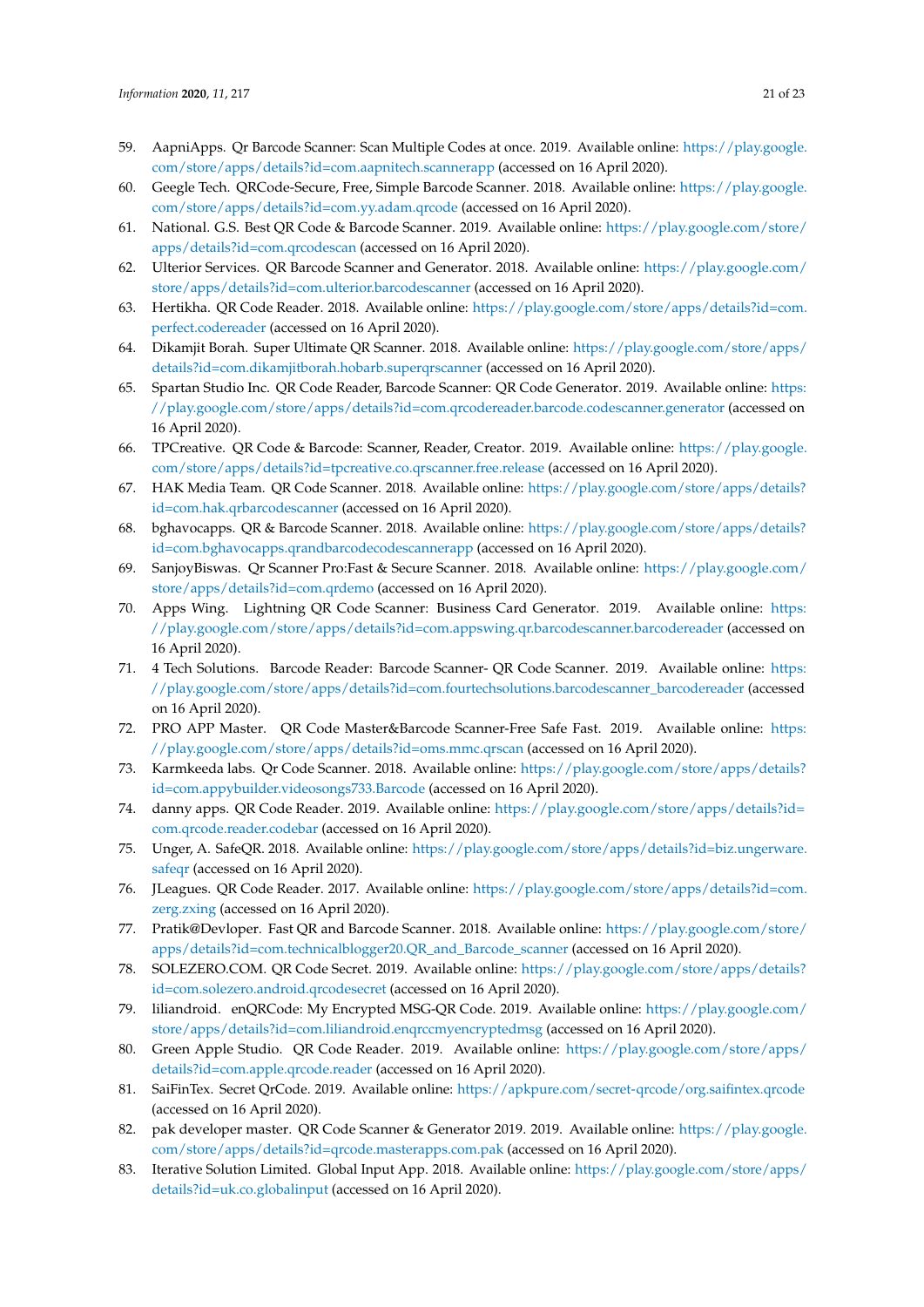- <span id="page-21-0"></span>84. Sory Apps. Simple QR Reader-Privacy. 2019. Available online: [https://play.google.com/store/apps/](https://play.google.com/store/apps/details?id=es.soryapps.qrreader) [details?id=es.soryapps.qrreader](https://play.google.com/store/apps/details?id=es.soryapps.qrreader) (accessed on 16 April 2020).
- <span id="page-21-1"></span>85. Tokoware. Private QR Premium. 2016. Available online: [https://play.google.com/store/apps/details?id=](https://play.google.com/store/apps/details?id=com.tokoware.privateqrpremium) [com.tokoware.privateqrpremium](https://play.google.com/store/apps/details?id=com.tokoware.privateqrpremium) (accessed on 16 April 2020).
- <span id="page-21-2"></span>86. Color Phone Team & QR Code Scanner. QR Code Reader Free -QR Reader For Android. 2019. Available online: [https://play.google.com/store/apps/details?id=com.maqr.barcode.free.qrandbarcodescanner.](https://play.google.com/store/apps/details?id=com.maqr.barcode.free.qrandbarcodescanner.mavach.qrcode.reader.qrcodereader.qrcodescanner.quickbarecodescanner) [mavach.qrcode.reader.qrcodereader.qrcodescanner.quickbarecodescanner](https://play.google.com/store/apps/details?id=com.maqr.barcode.free.qrandbarcodescanner.mavach.qrcode.reader.qrcodereader.qrcodescanner.quickbarecodescanner) (accessed on 16 April 2020).
- <span id="page-21-3"></span>87. Krow. QR Code Reader. 2019. Available online: [https://play.google.com/store/apps/details?id=krow.dev.](https://play.google.com/store/apps/details?id=krow.dev.qrcode) [qrcode](https://play.google.com/store/apps/details?id=krow.dev.qrcode) (accessed on 16 April 2020).
- <span id="page-21-4"></span>88. InShot Inc. Free QR Scanner- Barcode Scanner, QR Code Reader. 2019. Available online: [https://play.](https://play.google.com/store/apps/details?id=qrscanner.barcodescanner.barcodereader.qrcodereader) [google.com/store/apps/details?id=qrscanner.barcodescanner.barcodereader.qrcodereader](https://play.google.com/store/apps/details?id=qrscanner.barcodescanner.barcodereader.qrcodereader) (accessed on 16 April 2020).
- <span id="page-21-5"></span>89. Darren Dodgen. Inspire QR Code. 2019. Available online: [https://play.google.com/store/apps/details?id=](https://play.google.com/store/apps/details?id=com.b.greenscanner) [com.b.greenscanner](https://play.google.com/store/apps/details?id=com.b.greenscanner) (accessed on 16 April 2020).
- <span id="page-21-6"></span>90. Apps360 Team. QR and Barcode Scanner. 2019. Available online: [https://play.google.com/store/apps/](https://play.google.com/store/apps/details?id=com.qrcode.barcode.scanner.reader.generator.free) [details?id=com.qrcode.barcode.scanner.reader.generator.free](https://play.google.com/store/apps/details?id=com.qrcode.barcode.scanner.reader.generator.free) (accessed on 16 April 2020).
- <span id="page-21-7"></span>91. Modulets. Green QR Code Reader . 2018. Available online: [https://play.google.com/store/apps/details?](https://play.google.com/store/apps/details?id=net.modulets.greenqr) [id=net.modulets.greenqr](https://play.google.com/store/apps/details?id=net.modulets.greenqr) (accessed on 16 April 2020).
- <span id="page-21-8"></span>92. Buymobile. QR Code Reader and Bar Code Code Reader. 2018. Available online: [https://play.google.com/](https://play.google.com/store/apps/details?id=info.recipe.user.qr_bar) [store/apps/details?id=info.recipe.user.qr\\_bar](https://play.google.com/store/apps/details?id=info.recipe.user.qr_bar) (accessed on 16 April 2020).
- <span id="page-21-9"></span>93. JarDroid. Best QR Code Scanner 2017. 2017. Available online: [https://play.google.com/store/apps/details?](https://play.google.com/store/apps/details?id=com.qrcodescanner.qrcodegenerator.sacnner) [id=com.qrcodescanner.qrcodegenerator.sacnner](https://play.google.com/store/apps/details?id=com.qrcodescanner.qrcodegenerator.sacnner) (accessed on 16 April 2020).
- <span id="page-21-10"></span>94. EasyToolsDev. QR Code and Barcode Scanner-Free & Fast. 2018. Available online: [https://play.google.](https://play.google.com/store/apps/details?id=com.qrcode.scanner.reader.mobi) [com/store/apps/details?id=com.qrcode.scanner.reader.mobi](https://play.google.com/store/apps/details?id=com.qrcode.scanner.reader.mobi) (accessed on 16 April 2020).
- <span id="page-21-11"></span>95. LT TEAM. Smarte: QR Barcode Scanner e Generatore. 2017. Available online: [https://play.google.com/](https://play.google.com/store/apps/details?id=com.smarttoolapp.qr.barcode.scanner) [store/apps/details?id=com.smarttoolapp.qr.barcode.scanner](https://play.google.com/store/apps/details?id=com.smarttoolapp.qr.barcode.scanner) (accessed on 16 April 2020).
- <span id="page-21-12"></span>96. E-swamera. Qr Scanner. 2017. Available online: [https://play.google.com/store/apps/details?id=com.scan.](https://play.google.com/store/apps/details?id=com.scan.qrbarcodeScanner) [qrbarcodeScanner](https://play.google.com/store/apps/details?id=com.scan.qrbarcodeScanner) (accessed on 16 April 2020).
- <span id="page-21-13"></span>97. Abqarie Studio. QR Code Scanner & Generator. 2018. Available online: [https://play.google.com/store/](https://play.google.com/store/apps/details?id=com.abqarie.qrcodescannerandgenerator) [apps/details?id=com.abqarie.qrcodescannerandgenerator](https://play.google.com/store/apps/details?id=com.abqarie.qrcodescannerandgenerator) (accessed on 16 April 2020).
- <span id="page-21-14"></span>98. Rstream Labs. QR Scanner & Barcode Reader PRO. 2018. Available online: [https://play.google.com/store/](https://play.google.com/store/apps/details?id=com.riatech.qrscanner) [apps/details?id=com.riatech.qrscanner](https://play.google.com/store/apps/details?id=com.riatech.qrscanner) (accessed on 16 April 2020).
- <span id="page-21-15"></span>99. Mysirg.net. Lightning QR Scanner. 2018. Available online: [https://play.google.com/store/apps/details?](https://play.google.com/store/apps/details?id=io.makeroid.sandy148101.QR_Scanner) [id=io.makeroid.sandy148101.QR\\_Scanner](https://play.google.com/store/apps/details?id=io.makeroid.sandy148101.QR_Scanner) (accessed on 16 April 2020).
- <span id="page-21-16"></span>100. LaHaSoft. Best QR code and Barcode Scanner. 2018. Available online: [https://play.google.com/store/](https://play.google.com/store/apps/details?id=com.lahastudio.barcode&hl=en_US) [apps/details?id=com.lahastudio.barcode&hl=en\\_US](https://play.google.com/store/apps/details?id=com.lahastudio.barcode&hl=en_US) (accessed on 16 April 2020).
- <span id="page-21-17"></span>101. Indigo Apps Studio. QR Code Scanner-QR Code Reader & QR Reader: Scanner. 2019. Available online: <https://play.google.com/store/apps/details?id=com.indigoapps.qrquickscanner> (accessed on 16 April 2020).
- <span id="page-21-18"></span>102. MV Group. QR Code Message. 2017. Available online: [https://play.google.com/store/apps/details?id=](https://play.google.com/store/apps/details?id=com.collalab.qrcodemessage) [com.collalab.qrcodemessage](https://play.google.com/store/apps/details?id=com.collalab.qrcodemessage) (accessed on 16 April 2020).
- <span id="page-21-19"></span>103. Arth InfoTech. QR Code. 2019. Available online: [https://play.google.com/store/apps/details?id=com.](https://play.google.com/store/apps/details?id=com.myapp.scanner.qercode) [myapp.scanner.qercode](https://play.google.com/store/apps/details?id=com.myapp.scanner.qercode) (accessed on 16 April 2020).
- <span id="page-21-20"></span>104. Apps Orange Tech. Inc. QR Reader: Simple QR Code Scanner. 2019. Available online: [https://play.google.](https://play.google.com/store/apps/details?id=com.qr.code.decoder.scanner.qr.reader) [com/store/apps/details?id=com.qr.code.decoder.scanner.qr.reader](https://play.google.com/store/apps/details?id=com.qr.code.decoder.scanner.qr.reader) (accessed on 16 April 2020).
- <span id="page-21-21"></span>105. DEVappy. Pro QR Reader. 2019. Available online: [https://play.google.com/store/apps/details?id=com.](https://play.google.com/store/apps/details?id=com.lyricand.codebar.qrcode) [lyricand.codebar.qrcode](https://play.google.com/store/apps/details?id=com.lyricand.codebar.qrcode) (accessed on 16 April 2020).
- <span id="page-21-22"></span>106. Sustainable App Developer. QR Code Reader. 2018. Available online: [https://play.google.com/store/](https://play.google.com/store/apps/details?id=com.qrcodereaderapp) [apps/details?id=com.qrcodereaderapp](https://play.google.com/store/apps/details?id=com.qrcodereaderapp) (accessed on 16 April 2020).
- <span id="page-21-23"></span>107. KInc. Bar Code Reader- Generator: Free 2019. 2019. Available online: [https://play.google.com/store/apps/](https://play.google.com/store/apps/details?id=com.kincapps.qrcodescanner) [details?id=com.kincapps.qrcodescanner](https://play.google.com/store/apps/details?id=com.kincapps.qrcodescanner) (accessed on 16 April 2020).
- <span id="page-21-24"></span>108. Habib KHLIFI. QR Code Reader. 2019. Available online: [https://apkpure.com/it/qr-code-reader/qr.code.](https://apkpure.com/it/qr-code-reader/qr.code.reader) [reader](https://apkpure.com/it/qr-code-reader/qr.code.reader) (accessed on 16 April 2020).